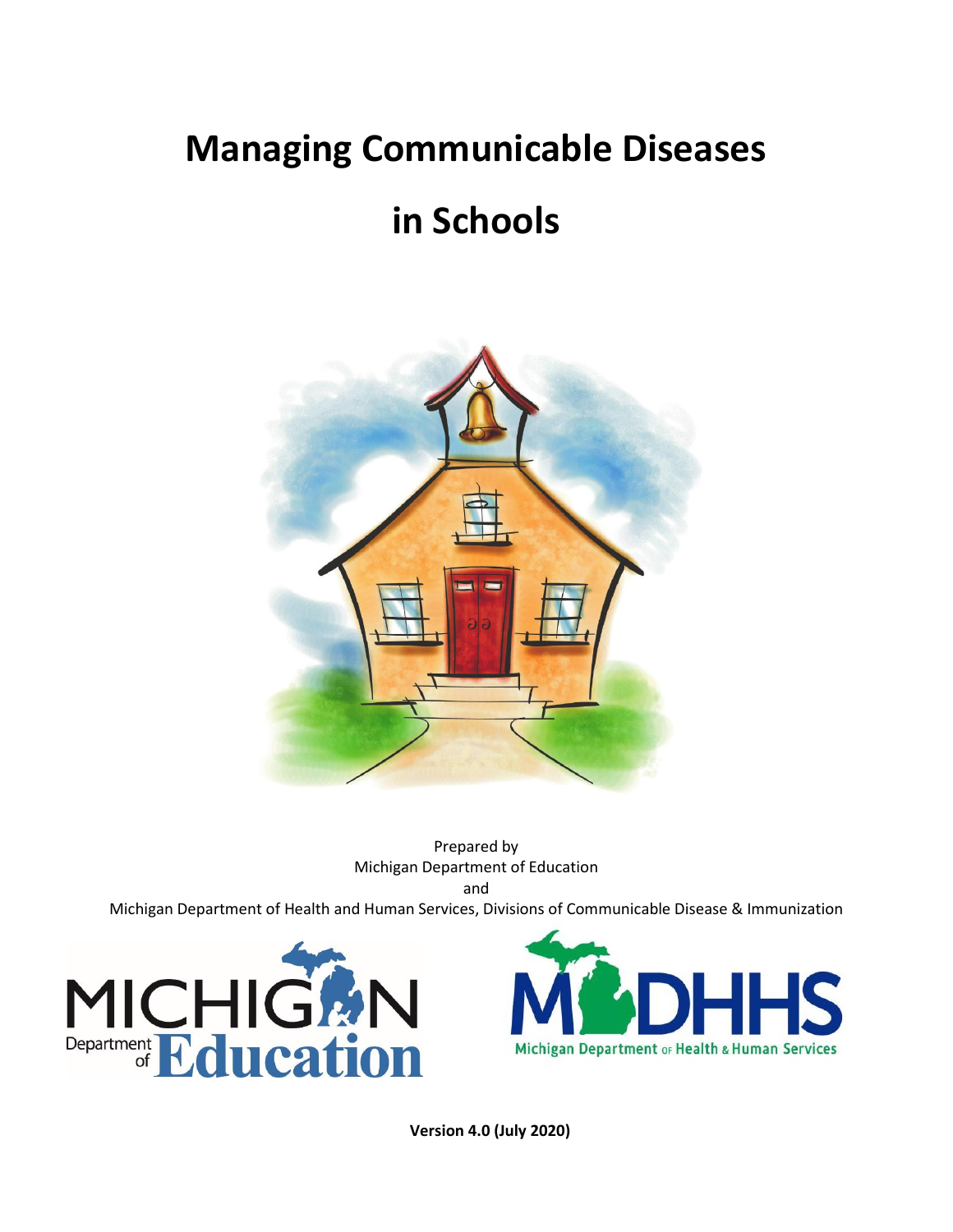# **Disease Basics**

Schools can play a major role in helping to reduce or prevent the incidence of illness among children and adults in our communities. Encouraging good hand hygiene, following cleaning recommendations, and adhering to the most upto-date mask requirements and recommendations contribute to a safe and healthy learning environment for children. When schools report illness to their local health department (LHD), public health specialists can assist schools with disease prevention and control guidance. This document provides schools with general information on what steps they can take to prevent and control communicable disease.

# **HOW DISEASES ARE SPREAD**

Understanding how diseases are spread can help prevent illness. Here are the most common routes of transmission:

- Fecal-oral: Contact with human stool; usually ingestion after contact with contaminated food or objects.
- Respiratory: Contact with respiratory particles or droplets from the nose, throat, and mouth.
- Direct skin-to-skin contact: Contact with infected skin.
- Indirect contact: Contact with contaminated objects or surfaces.
- Bloodborne: Contact with blood or body fluids.

# **Coughing and Sneezing**

Teach children (and adults) to cough or sneeze into tissues or their sleeve and not onto surfaces or other people. If children and adults sneeze into their hands, hands should be washed immediately.

# **Handwashing Procedures**

Washing your hands is one of the easiest and best ways to prevent the spread of diseases. Hands should be washed frequently including after toileting, coming into contact with bodily fluids (such as nose wiping), before eating and handling food, and any time hands are soiled. It is also important that handwashing occurs frequently throughout the day. Establish a process for immediate handwashing or the use of hand sanitizers prior to school building entry. Water basins and pre-moistened cleansing wipes are not approved substitutes for soap and running water. Alcoholbased hand sanitizers containing at least 60% alcohol may be used when soap and water are not available, and hands are not visibly soiled. However, sanitizers do not eliminate all types of germs so they should be used to supplement handwashing with soap and water. The general handwashing procedure includes the following steps:

- Wet hands under warm running water.
- Apply liquid soap. Antibacterial soap is not recommended.
- Vigorously rub hands together for at least 20 seconds to lather all surfaces of the hands. Pay special attention to cleaning under fingernails and thumbs.
- Thoroughly rinse hands under warm running water.
- Dry hands using a single-use disposable towel or an air dryer.
- Turn off the faucet with the disposable towel, your wrists, or the backs of your hands.

# **Bloodborne Exposures**

Bloodborne pathogens, such as Hepatitis B virus (HBV), Hepatitis C virus (HCV) and human immunodeficiency virus (HIV), can be found in human blood and other body fluids. Bloodborne pathogens can be transmitted when there is direct contact with blood or other potentially infected material. This can include blood entering open cuts or blood splashing into mucous membranes (eyes, nose or mouth). All human blood should be treated as if it is infectious. If any bloodborne exposure occurs, contact your LHD to discuss the need for public health or medical follow-up. Carriers of bloodborne pathogens should not be excluded from school. For more information, see the Michigan Department of Education's "Bloodborne Pathogens and School Employees" website at [http://www.michigan.gov/mde/0,4615,7-140-28753\\_64839\\_38684\\_29233\\_29803-241996--,00.html](http://www.michigan.gov/mde/0,4615,7-140-28753_64839_38684_29233_29803-241996--,00.html)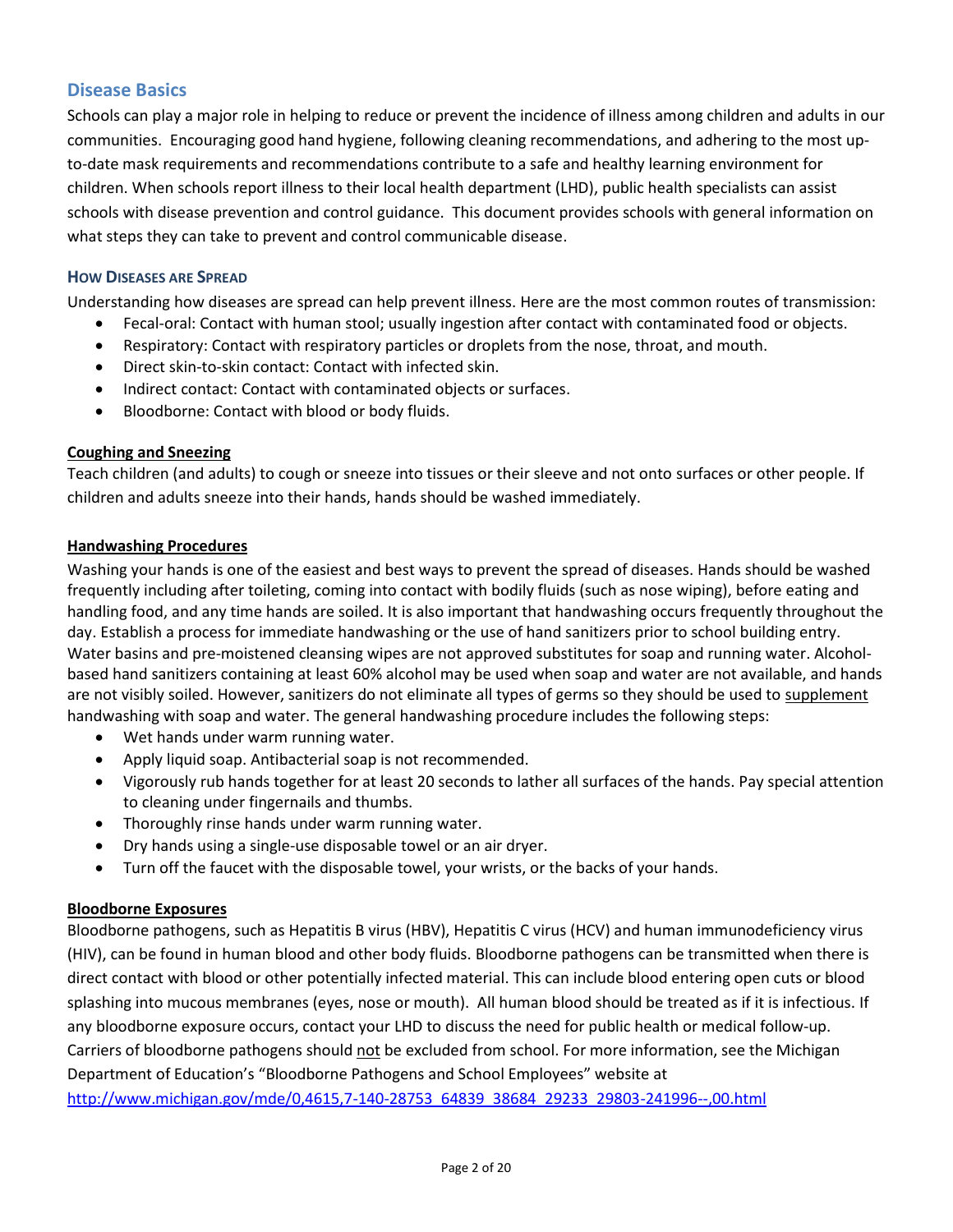# **RESPONDING TO DISEASE IN A SCHOOL**

Develop a written plan for school staff on how to address illnesses and reduce spread. Prompt action by staff may prevent a serious outbreak of communicable disease. Consider contacting your LHD for guidance on creating a plan. Within this plan, the following topics should be covered:

# **Require sick students and staff to stay home.**

• Share resources with the school community to help families understand when to keep children home. The [When to Keep Your Child Home](https://www.healthychildren.org/English/family-life/work-play/Pages/When-to-Keep-Your-Child-Home-from-Child-Care.aspx) guidance from the American Academy of Pediatrics can be helpful.

# **Establish policies and procedures for students and staff who are sick at school.**

- Establish or update policies and procedures to ensure students and staff who become sick at school or arrive at school sick are sent home as soon as possible.
- Recommend that individuals at higher risk for severe illness from exposure to communicable disease consult with their medical provider to assess their risk and to determine if they should stay home if there is an outbreak in the community.
- Schools are not expected to screen students or staff to identify communicable disease. If a community (or more specifically, a school) has cases of a communicable disease, local health officials will help identify those individuals and will follow up on next steps.
	- o Michigan Communicable Disease Rules state "Primary schools, secondary schools, preschools, camps, or child daycares **must** report to their local health department the suspected occurrence of any communicable disease [in the reportable disease list], along with any unusual occurrence, outbreak, or epidemic of any disease, infection, or condition, amongst those in attendance. Notification to the local health department should include symptoms, number of ill students and staff, affected facilities, and closings due to illness".
- Monitor and Plan for Absenteeism Among Your Staff.
	- Develop plans to cover classes in the event of increased staff absences. Coordinate with ISDs and reach out to substitutes to determine their anticipated availability if regular staff members need to stay home if they or their family members are sick.

# **Isolation guidance for schools:**

Keep sick students and staff, particularly those with symptoms of respiratory illness or gastrointestinal distress, separate from well students and staff until they can leave. Plan to have areas where these individuals can be isolated from well students and staff until they can leave the school. CDC provides guidance on an isolation plan if someone arrives or becomes ill at school. Isolation "separates sick people with a contagious disease from people who are not sick" (CDC, 2017).

The school plan should include the following:

- Evaluate the current designated space for school health services and determine if there is an adjacent space for isolation.
- If an adjacent space is not available, consider moving the school health work area to another larger location with a separate adjacent space.
	- o Consideration of ventilation such as windows and an outside door is preferable to reduce the spread of disease for isolated individuals exiting the building.
	- o Computer, phone, internet, and restrooms with handwashing facilities are required in the school health designated space.
- Create a "*When to isolate and send students and staff home*" flow chart for unlicensed staff and school administrators to follow if the school nurse is not present or is not in the school 100% of the time.
- Train unlicensed assistive personal on the administration of this flow chart, proper temperature taking procedure, and the use of Personal Protective Equipment (PPE), including eye protection, gowns, gloves, and facemasks.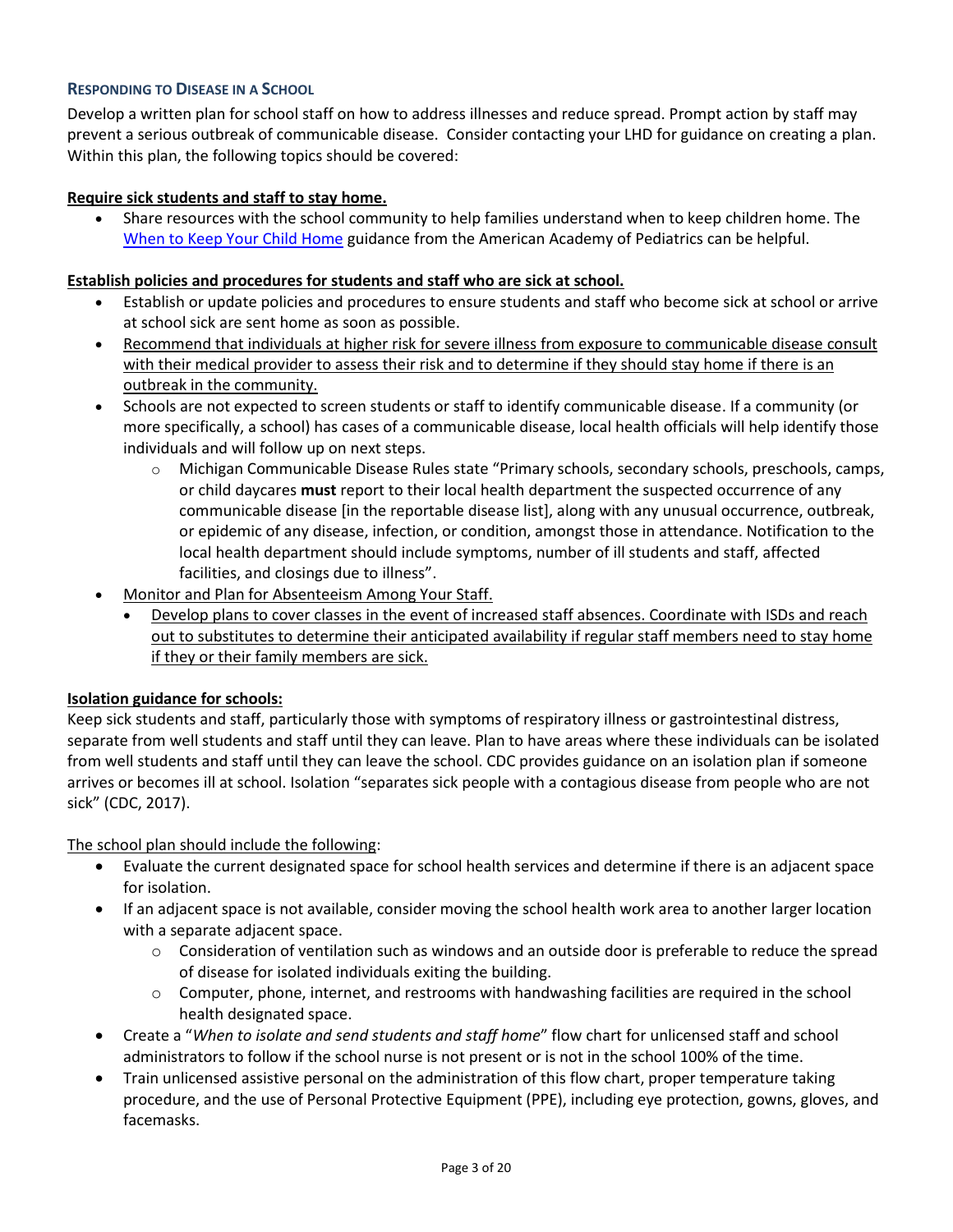- N95 masks may be recommended for healthcare providers and must be fit-tested to ensure proper protection. If N95 masks are not available due to supply issues, other facemasks may be used. See CDC [Strategies for Optimizing PPE.](https://www.cdc.gov/coronavirus/2019-ncov/hcp/ppe-strategy/index.html)
- If not already wearing a facemask, a surgical or cloth mask should be provided to anyone with respiratory symptoms and fever over 100.4<sup>o</sup>F if available and tolerated by the person and developmentally appropriate.
	- Send ill staff immediately home with administrative support, and isolate students if caregivers are not present to immediately take them home.
	- Using a tracking form, track students with symptoms of communicable disease and report to local public health for follow up.
	- If a sick child has been isolated in your facility, clean and disinfect surfaces in your isolation room or area after the sick child has gone home:
		- o Close off areas used by the person who is sick.
		- $\circ$  Open outside doors and windows to increase air circulation in the areas.
		- $\circ$  Wait 24 hours or as long as possible before you clean or disinfect to allow respiratory droplets to settle before cleaning and disinfecting.
		- $\circ$  Clean and disinfect all areas used by the ill person, such as offices, bathrooms, and common areas.
		- $\circ$  If more than seven days have passed since the person who is sick visited or used the facility, additional cleaning and disinfection is not necessary. Continue routine cleaning and disinfection.
- Work closely with local public health for procedures for re-entry when schools have been closed for more than two weeks.
- Refer parents of high-risk students to their healthcare providers to determine when school re-entry is recommended.

# **Implement an Incident Command System to Identify Roles and Responsibilities**

Develop a standard strategy for handling all school related incidents, regardless of the agencies or partners involved.

# **Communication Plan**

Partner with public health officials to develop a core set of symptoms to be distributed to families, via the parent handbook and the school website. If there is an identified cluster, depending on the scope of the incident, public health officials may send this guidance to media, doctors, and pharmacies to include key community stakeholders.

Timely and accurate communication is a critical component of the response and recovery phases of the emergency management plan. During a crisis or emergency, communication with parents, staff, families, students, and the media is important, and each group may require different, yet consistent, messages. Messaging efforts should:

- Coordinate with the local health department to correct any inaccurate information released by the media.
- Counter potential stigma and discrimination.
- Share actions taken by school administration.
- Provide information about additional safety precautions in place.
- Stress the importance of student and staff well-being and safety.

Train staff who answer the phone to help ensure that consistent messages are delivered to all callers. At the onset of an incident, schools may want to conduct a brief training session to provide and review scripts that include questions and answers, names and numbers of referrals, and resources to those who answer the phones.

Parents: Communication actions may include multiple communications via automated phone systems, formal letters from the administration, one letter from the classroom teacher, disease fact sheets and parent meetings. Reminder: During an outbreak, families often want immediate information and may become concerned if they feel that information is being withheld or delayed. This is a challenge for some infectious disease outbreaks because of the time it takes for results to be reported and for public health interventions to be implemented. Communicate to families that the school is working with public health to stop the outbreak as quickly as possible.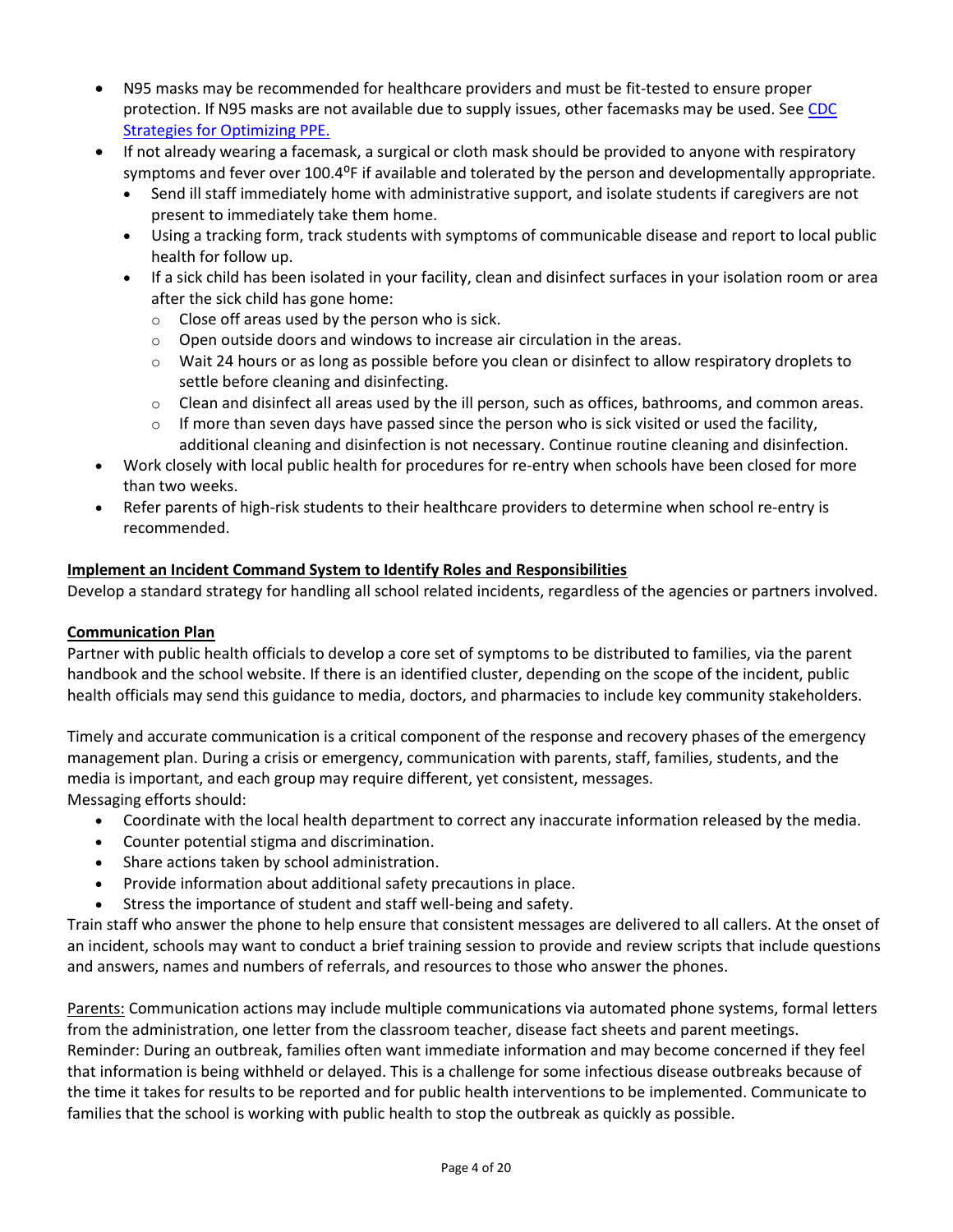# **Establish a Partnership with the Media Before an Event Occurs**

The district and school should take appropriate measures to deliver information to the media including:

- A designated media holding center.
- Identification of the Public Information Officer (PIO) as outlined in the National Incident Management System (NIMS).
- Establishment of media briefing schedules.
- Development procedures for writing and approving news releases.
- Messages with consistent content for dissemination by the various agencies.

#### **Additional Actions for Schools to Consider When Planning for an Infectious Disease Outbreak**

Creating memoranda of understanding (MOUs) with mental health professionals

Any type of crisis or emergency involving a school can disrupt the sense of safety that teachers, students, and their families experience. The unpredictable nature of an infectious disease outbreak is a source of stress for all, especially when someone is hospitalized, seriously ill or passes away. To supplement the district's crisis intervention team efforts to provide counseling to students, staff and parents, districts may want to partner with local mental health providers. These professionals can step in to help respond and recover from the outbreak. It is important that schools create MOUs with area mental health professionals so that in the event of an infectious disease, or any other incident, there is a clear plan with designated roles and responsibilities for calming fears and anxieties.

# Providing guidelines for social distancing

Social distancing refers to procedures to decrease the frequency of contact among people to lessen the risk of spreading an infectious disease. Depending on the type and severity of the infectious disease, closing schools may not be enough to slow the spread. It is recommended that, when closing schools, public health partners encourage social distancing for students and issue guidelines for social distancing. These procedures or guidelines, which may be distributed through the school networks, will play an integral role in limiting the transmission of disease.

# Social distancing strategies

Select strategies are based on feasibility given the unique space and needs of the school. Not all strategies will be feasible for all schools. For example, limiting hall movement options can be particularly challenging in secondary schools. Many strategies that are feasible in primary or secondary schools may be less feasible in childcare settings. Administrators are encouraged to think creatively about all opportunities to increase the physical space between students and limit interactions in large group settings. Schools may consider strategies such as:

- **Cancel field trips, assemblies, and other large gatherings.** Cancel activities and events such as field trips, student assemblies, athletic events or practices, performances, school-wide parent meetings, or spirit nights.
- **Cancel or modify classes where students are likely to be in very close contact.** For example, in physical education or choir classes, consider having teachers come to classrooms to prevent classes mixing with others in the gymnasium or music room).
- **Increase the space between desks.** Rearrange student desks to maximize the space between students. Turn desks to face in the same direction (rather than facing each other) to reduce transmission caused from viruscontaining droplets (e.g., from talking, coughing, sneezing).
- **Avoid mixing students in common areas.** If it is not possible to suspend use of common areas, try to limit the extent to which students mix with each other, and particularly with students from other classes.
	- $\circ$  Allow students to eat lunch and breakfast in their classrooms rather than mixing in the cafeteria.
	- o Stagger lunch by class.
	- o Separate lunch and recess area by class.
	- $\circ$  Send a few students into the library to pick out books rather than going as a class.
	- o Suspend the use of lockers.
	- o Restrict hallway use through homeroom stays or staggered release of classes.
	- $\circ$  Try to avoid taking multiple classes to bathrooms at once (e.g., avoid having all classes use the bathroom right after lunch or recess).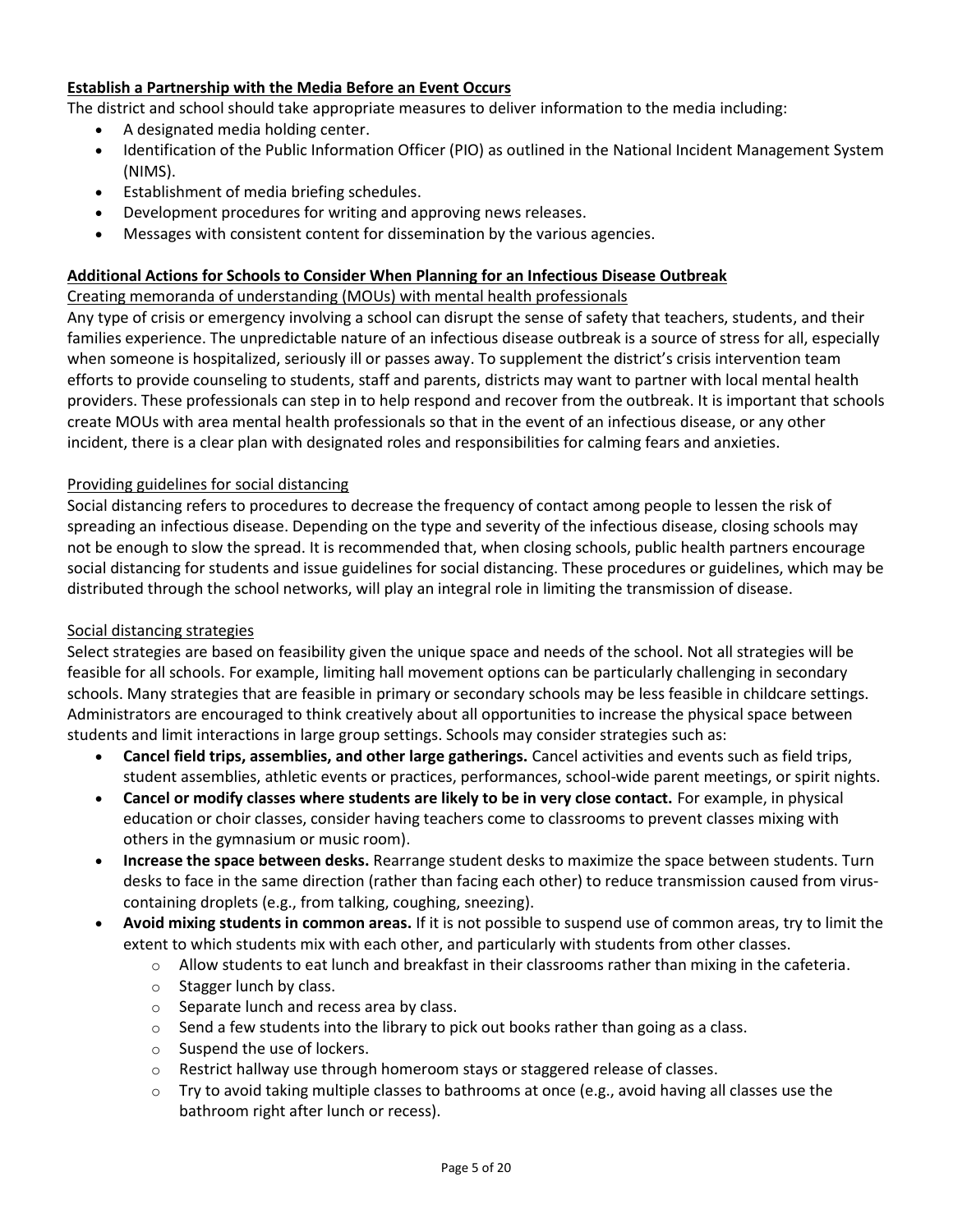- $\circ$  In childcare or elementary school settings, consider staggering playground use rather than allowing multiple classes to play together.
- o Limit other activities where multiple classes interact.
- **Stagger arrival and/or dismissal times.** These approaches can limit the amount of close contact between students in high-traffic situations and times.
- **Reduce congestion in the health office.** For example, use the health office for children with flu-like symptoms and a satellite location for first aid or medication distribution.
- **Limit nonessential visitors.** Limit the presence of volunteers for classroom activities, mystery readers, cafeteria support, and other activities.
- **Limit cross-school transfer for special programs.** For example, if students are brought from multiple schools for special programs (e.g., music, robotics, academic clubs), consider using distance learning to deliver the instruction or temporarily offering duplicate programs in the participating schools.
- **Teach staff, students, and their families to maintain a distance of six feet from each other in the school.** Educate staff, students, and their families at the same time and explain why this is important. Visual markers on the ground may encourage social distancing and should be considered in places where students, staff, and visitors congregate (e.g., lunch lines, in the office, outside of classrooms, and in bathrooms).

# **Develop a Continuity of Operations (COOP) Plan**

A Continuity of Operations Plan (COOP) or long-term contingency plan ensures that school districts have the capability to continue essential functions across a wide range of crises and emergencies. The purpose of this contingency plan is to continue the performance of essential functions, reduce or mitigate disruptions to operations and achieve a timely recovery and reconstitution of the learning environment.

COOP components that may help districts prepare for, respond to, and recover from a communicable disease outbreak may include, but are not limited to:

- Maintaining essential functions, goods, and services, such as payroll, under a variety of conditions.
- Identifying and providing the support and technology for functions that can be performed from other remote locations.
- Identifying essential people who must continue to work.
- Identifying and delegating authority for closing schools, continuing functions (such as school lunch provision), identifying schools' potential responsibilities and liabilities, granting exemptions to required school days and modifying statewide assessment dates and requirements.
- Maintaining personnel and human resources policies (leave, disability, potential high absenteeism, nonsalaried employees) which may involve prior negotiations with officials from employee unions.
- Reviewing policies and contracts, including those pertaining to potentially ordering warehouse items, such as tissues, soap, or hand sanitizer. Identifying financial resources for maintaining a continuous supply of preventive supplies, such as tissues, soap, or hand sanitizer.
- Installing backup power systems or sending all records to other locations for quick retrieval for all "core" functions (e.g., data processing, payroll, student records).
- Developing payroll systems in the event of a long-term closure (establishing alternative regional paycheck distribution sites or requesting employees arrange for direct deposit of paychecks).
- Coordinating with elected officials, government leaders, school officials, response partners and business leaders to plan alternative venues for learning to continue if necessary.
- Planning for the needs of students eligible for free and reduced-price meals in the event of a long-term closure.
- Considering alternative arrangements for students with special health needs that receive physical or occupational therapy at the school during school hours.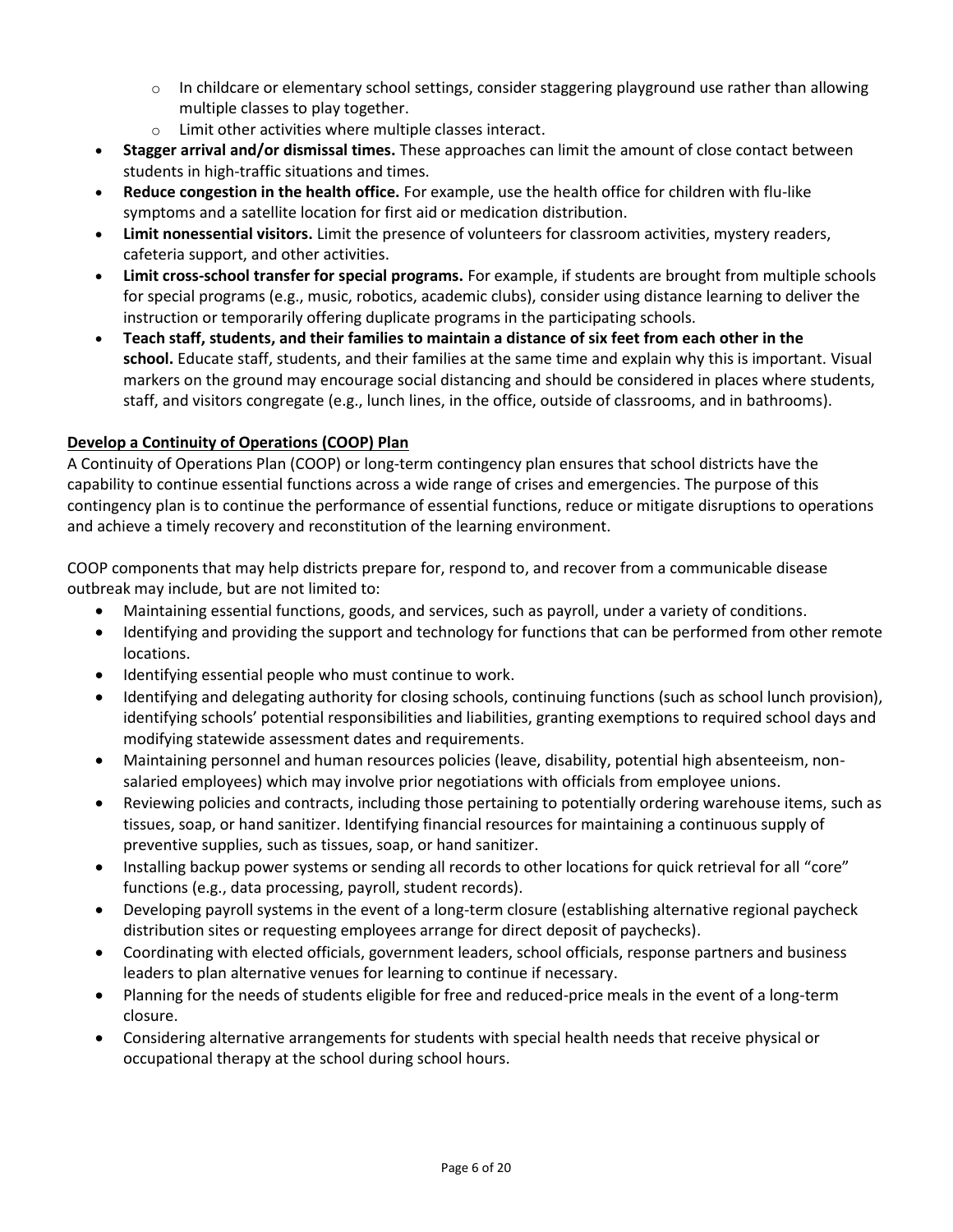# **Plan for Alternative School Uses**

School Based Immunization Clinic suggestions:

- Collaborate with the health department on clinic planning.
- Conduct a walk-through of the school with the building engineer to determine appropriate areas and traffic patterns for orienting the families, helping families complete intake forms, keeping children occupied while waiting for medications or immunizations (without the use of commonly-touched objects like books or toys).
- Consider having families wait in their cars, ready to receive a text message when it is their turn.
- Have people who are familiar to the students, families, and community members present at the clinic.

Additional considerations may include:

- Provide signage, directional arrows, or additional staff to help with moving families through the process.
- Have a central site serve as a check in and checkout desk for all those who are working at the clinic.
- If several parts of the building will be used, provide radios, walkie-talkies, and cell phones to avoid delays when trying to locate someone or transmitting a message. If using radios, have people practice how to use them during regularly scheduled fire or other safety drills.
- Determine if the school building requires cleaning or sterilization and if disposal of supplies requires special procedures. Arrange for these services before the clinic is closed in order to restore the learning environment as soon as possible.

# **When to Exclude a Child from School\***

Many illnesses do not require exclusion. However, children may be excluded if the illness prevents the child from participating comfortably in school activities or if there is risk of spread of harmful disease to others. Criteria include:

- 1. Severely ill: A child that is lethargic or less responsive, has difficulty breathing, or has a rapidly spreading rash.
- 2. Fever: A child with a temperature of  $101^{\circ}$ F or greater AND behavior changes or other signs or symptoms (e.g., sore throat, rash, vomiting, or diarrhea). The child should not return until 24 hours of no fever, without the use of fever-reducing medications.

*Note: If there is influenza-like-activity or COVID-19-like-activity in the school or in the community, criteria would also include a temperature over 100.4F and respiratory symptoms (e.g., cough, sore throat).*

- 3. Diarrhea: A child has two loose or watery stools. The child should have no loose stools for 24 hours prior to returning to school. Exception: A healthcare provider has determined it is not infectious. Diarrhea may be caused by antibiotics or new foods a child has eaten. Discuss with a parent/guardian to find out if this is the likely cause. For students with diarrhea caused by *Campylobacter*, *E. coli*, *Salmonella* or *Shigella*, please refer to the chart below for exclusions and required clearance criteria.
- 4. Vomiting: A child that has vomited two or more times. The child should have no vomiting episodes for 24 hours prior to returning. Exception: A healthcare provider has determined it is not infectious.
- 5. Abdominal pain: A child with abdominal pain that continues for more than two hours or intermittent pain associated with fever or other symptoms.
- 6. Rash: The child with a rash AND has a fever or a change in behavior. Exclude until the rash subsides or until a healthcare provider has determined it is not infectious. For students with a diagnosed rash, please refer to the chart below for exclusions and required clearance criteria.

*Note: Rapidly spreading bruising or small blood spots under the skin need immediate medical attention.*

- 7. Skin sores: A child with weeping sores on an exposed area that cannot be covered with waterproof dressing.
- 8. Certain communicable diseases: Children and staff diagnosed with certain communicable diseases, including COVID-19, may have to be excluded for a certain period of time. **See the chart below for disease-specific exclusion periods.**

\* These are general recommendations. Please consult your local health department for additional guidance. Exclusion criteria should be based on written policies that are shared with families during enrollment and when exclusion is necessary. Written exclusion policies promote consistency and reduce confusion. Extracurricular activities also need to be curtailed when a student has a communicable disease. Anyone with a diarrheal illness (e.g., Norovirus, Salmonellosis, Shigellosis, Shiga-Toxin producing *E. coli*, Giardiasis, or Cryptosporidiosis) should not use swimming pools for two weeks after diarrhea has ceased.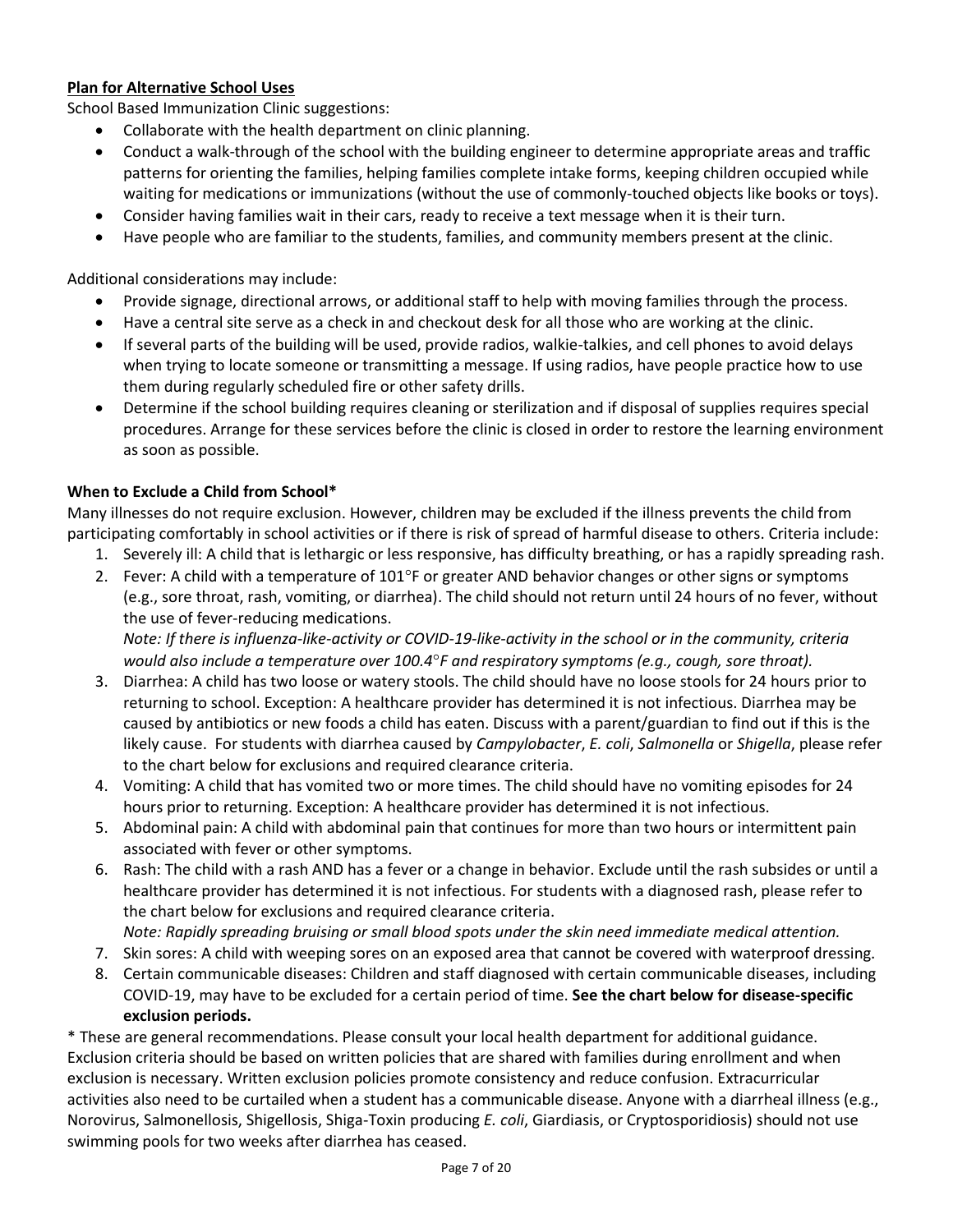# **MAINTAIN A SANITARY SETTING**

It is important to maintain a sanitary setting to prevent the spread of illnesses. Many items and surfaces in schools must be cleaned and sanitized frequently. To clean and sanitize means to wash vigorously with soap and water, rinse with clean water, and wipe or spray the surface with a sanitizing solution. The surface should air dry for the time listed on the product's instructions. For items that cannot be submerged into solution, spray or wipe with a sanitizing solution. Do not towel dry. Immediately wash, rinse, and sanitize items or surfaces that have been soiled with discharge such as urine or nasal drainage. Follow the Norovirus Cleaning Guidance when cleaning any vomit or stool incidents [\(http://www.michigan.gov/documents/mdch/NorovirusEnvironCleaning\\_281018\\_7.pdf\)](http://www.michigan.gov/documents/mdch/NorovirusEnvironCleaning_281018_7.pdf) to prevent spread of norovirus and other gastrointestinal illnesses. Examples of sanitizing solutions include:

- Commercial sanitizers used only in accordance with the manufacturer's instructions.
- A fresh solution of water and non-scented chlorine bleach with a bleach concentration of 50–200 parts per million (one teaspoon to one tablespoon of bleach per gallon of water). More information can be found at <https://www.epa.gov/pesticide-registration/selected-epa-registered-disinfectants>

Any cleaning, sanitizing or disinfecting product must always be safely stored out of reach of children. To avoid fumes that may exacerbate asthma, bleach sanitization should occur before or after school, using appropriate concentrations. All sanitizers must be used in a manner consistent with their labeling. If there are questions about the product, guidance is available from the National Antimicrobial Information Network at 1-800-621-8431 or [npic@ace.orst.edu](mailto:npic@ace.orst.edu) or from the National Pesticide Information Center at 1-800-858-7378.

#### **VACCINATION**

Vaccination is the best way to prevent many diseases. Monitor the Michigan Care Improvement Registry (MCIR) to assure that children are up to date on their vaccinations for school and childcare. Assure that staff have also received all recommended vaccines. Visit [http://www.michigan.gov/mdhhs/0,5885,7-339-73971\\_4911\\_4914\\_68361-344843--](http://www.michigan.gov/mdhhs/0,5885,7-339-73971_4911_4914_68361-344843--,00.html) [,00.html](http://www.michigan.gov/mdhhs/0,5885,7-339-73971_4911_4914_68361-344843--,00.html) for the Michigan Department of Health and Human Services (MDHHS) Immunization Division's School and Childcare/Pre-school Immunization Rules.

# **REPORTING**

Michigan Law requires schools and childcare centers to report specific diseases according to Act No. 368 of the Public Acts of 1978, which states that physicians, laboratories, primary and secondary schools, child daycares, and camps are required to report the occurrence or suspected occurrence of any disease, condition, or infections as identified in the MDHHS CD rules to your LHD within 24 hours. The creation of consistent reporting procedures and measures across all schools within one district or across the state will allow the rapid detection of unusual changes or trends in student health. It is important for schools to report to their LHD for a number of reasons, including:

- To identify disease trends, outbreaks, and epidemics.
- To enable preventative treatment and/or education.
- To target prevention programs, identify care needs, and allocate resources efficiently.
- To inform epidemiological practice and research.
- To evaluate the success of long-term control efforts.
- To assist with local, state, national, and international disease surveillance efforts.

# **Individual Case Reporting**

The diseases highlighted in bold in the "Disease Specific Chart" below represent a subset of the diseases required to be reported on an individual case basis to your LHD. For a complete list of diseases that are required to be reported, and LHD contact numbers, please see:

[https://www.michigan.gov/documents/mdch/Reportable\\_Diseases\\_Michigan\\_by\\_Condition\\_478488\\_7.pdf](https://www.michigan.gov/documents/mdch/Reportable_Diseases_Michigan_by_Condition_478488_7.pdf) Because of the risk of **rabies**, animal bites must be reported to your LHD and/or animal control within 24 hours.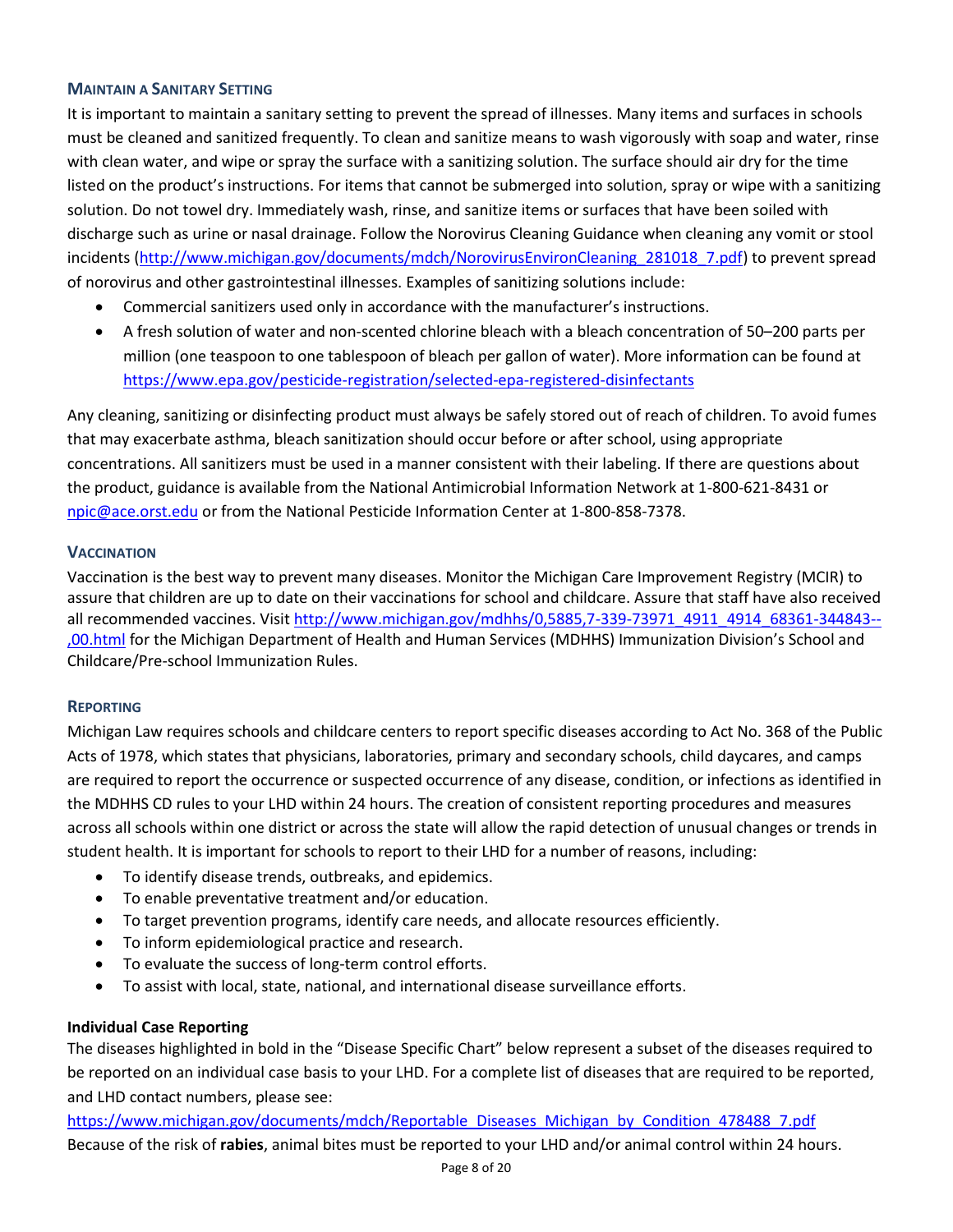The individual case report should include the following information:

- Name of the disease.
- Student demographic information including full name, date of birth, grade, classroom, street address along with zip code, name of parent/guardian, and phone number(s).
- The date the student was first absent.
- The individual who identified the disease (e.g., healthcare provider, parent/guardian, etc.).

Family Educational Rights and Privacy Act (FERPA) allows for the disclosure of personally identifiable information in connection with a health or safety emergency to public health authorities without individual or parent authorization if knowledge of the information is necessary to protect the health or safety of the student or other individuals under § 99.31(a)(10) and § 99.36 of the FERPA regulations.

# **Aggregate Reporting**

Weekly aggregate counts of flu-like illness (also referred to as influenza-like illness) are to be reported to your LHD. Influenza-like illness refers to any child with fever and a cough and/or sore throat without a known cause other than influenza. Vomiting and diarrhea alone are NOT indications of influenza or flu-like illness. Some LHDs may also require weekly aggregate counts of gastrointestinal illness, which is defined as any child with diarrhea and/or vomiting for at least 24 hours. Other diseases such as strep throat, pink eye, and head lice may also need to be reported on a weekly basis. Schools should consult their LHD for reporting requirements and how to submit communicable disease reports.

# **Requesting Information from Parents**

To assist with illness reporting, schools can provide suggestions to parents/guardians about what they should report regarding their child's illness. For example, "Michigan law requires that schools report the possible occurrence of communicable disease to the local health department. To assist in this reporting, please include the illness (if known) and who diagnosed it OR a detailed description of symptoms such as vomiting, diarrhea, fever, rash, or sore throat when reporting your child's absence." Information about illness reporting can be provided in packets to parents / guardians at the beginning of the school year. This reminder message can be left on the absentee line voice message.

# **Immediate Reporting of Serious or Unusual Communicable Disease**

In addition to reporting aggregate and individual cases, call your LHD **immediately** to report any of the following serious illnesses: measles, mumps, rubella, pertussis, *Haemophilus influenzae* Type B, meningitis, encephalitis, hepatitis, tuberculosis, COVID-19, or any other serious or unusual communicable disease.

# **Immediate Reporting of Outbreaks**

All outbreaks of suspected or confirmed communicable diseases are **immediately** reportable to your LHD. An outbreak is defined as any increase in a certain type of illness. Your LHD can assist in determining if an outbreak is occurring in the school. Even in the absence of closing a school, families should be notified about any outbreak. LHDs can assist with notification letters to families. This form may be used to assist in reporting to the LHD: [https://www.michigan.gov/documents/mdch/Cluster\\_and\\_Facility\\_Outbreak\\_Report\\_Form\\_2015\\_501633\\_7.pdf](https://www.michigan.gov/documents/mdch/Cluster_and_Facility_Outbreak_Report_Form_2015_501633_7.pdf)

An influenza-like illness outbreak is when a school building is experiencing influenza-like illnesses among students and staff that are above a level at which would be expected at that time of year. Schools are encouraged to work with their LHD to determine influenza activity in your area.

A gastrointestinal illness outbreak is when a school building is experiencing gastrointestinal illnesses among students and staff that are above a level at which would be expected at that time of year. The sudden onset of vomiting and/or diarrhea in several students or staff may also suggest an outbreak is occurring.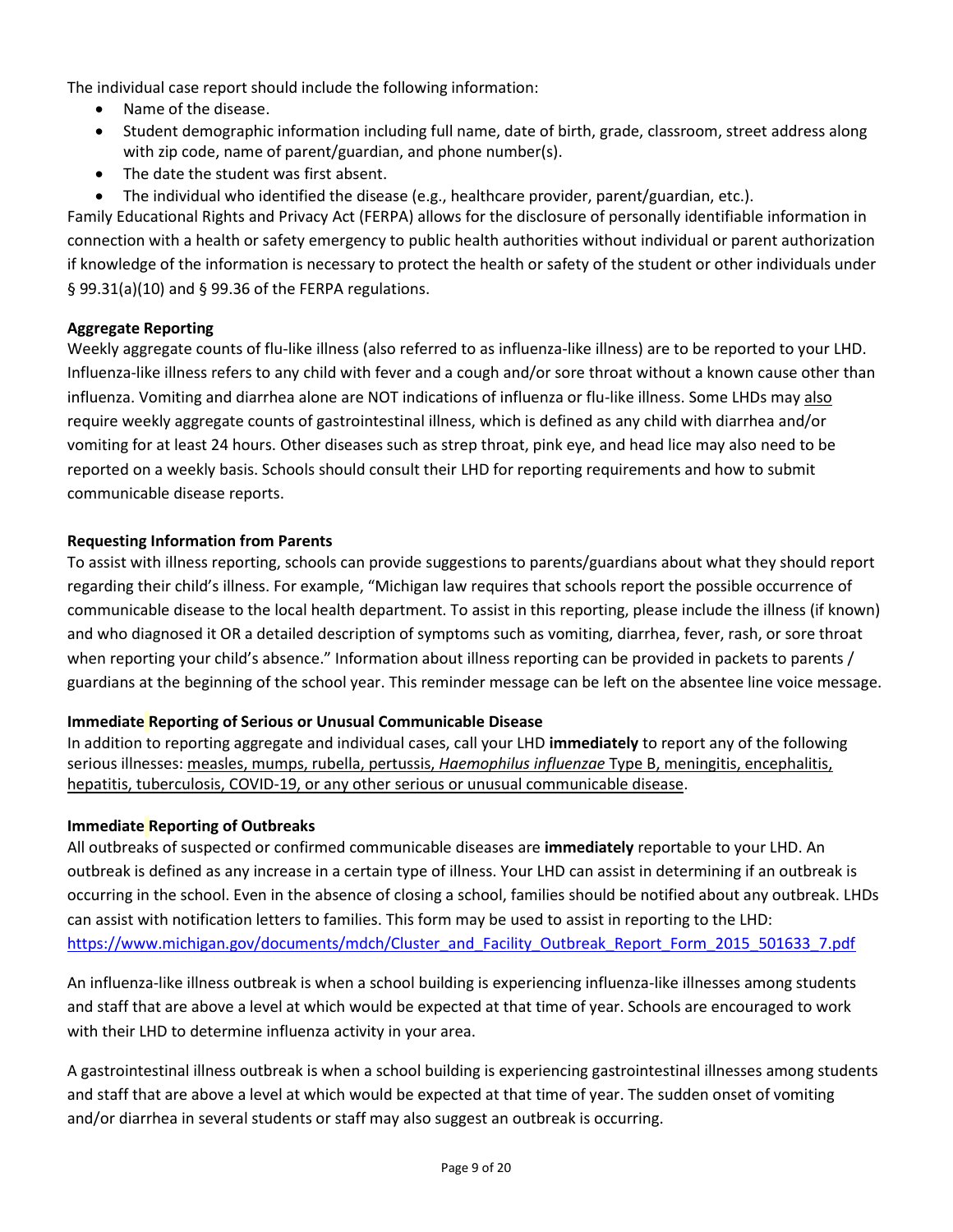# **School Closures due to Illness**

Most gastrointestinal or respiratory illness outbreaks will not necessitate school closure. However, there are some instances where closure may be recommended for disinfection or other mitigation actions. Consult with your LHD for outbreak-specific recommendations. School closures due to illness should be reported **immediately** to your LHD regardless of whether it is an outbreak of one disease, a closure due to a variety of illnesses, or a closure due to staff illnesses.

**Local Health Department Contact Information:** <http://www.malph.org/directory> or <http://www.michigan.gov/mdhhs/0,5885,7-339--96747--,00.html>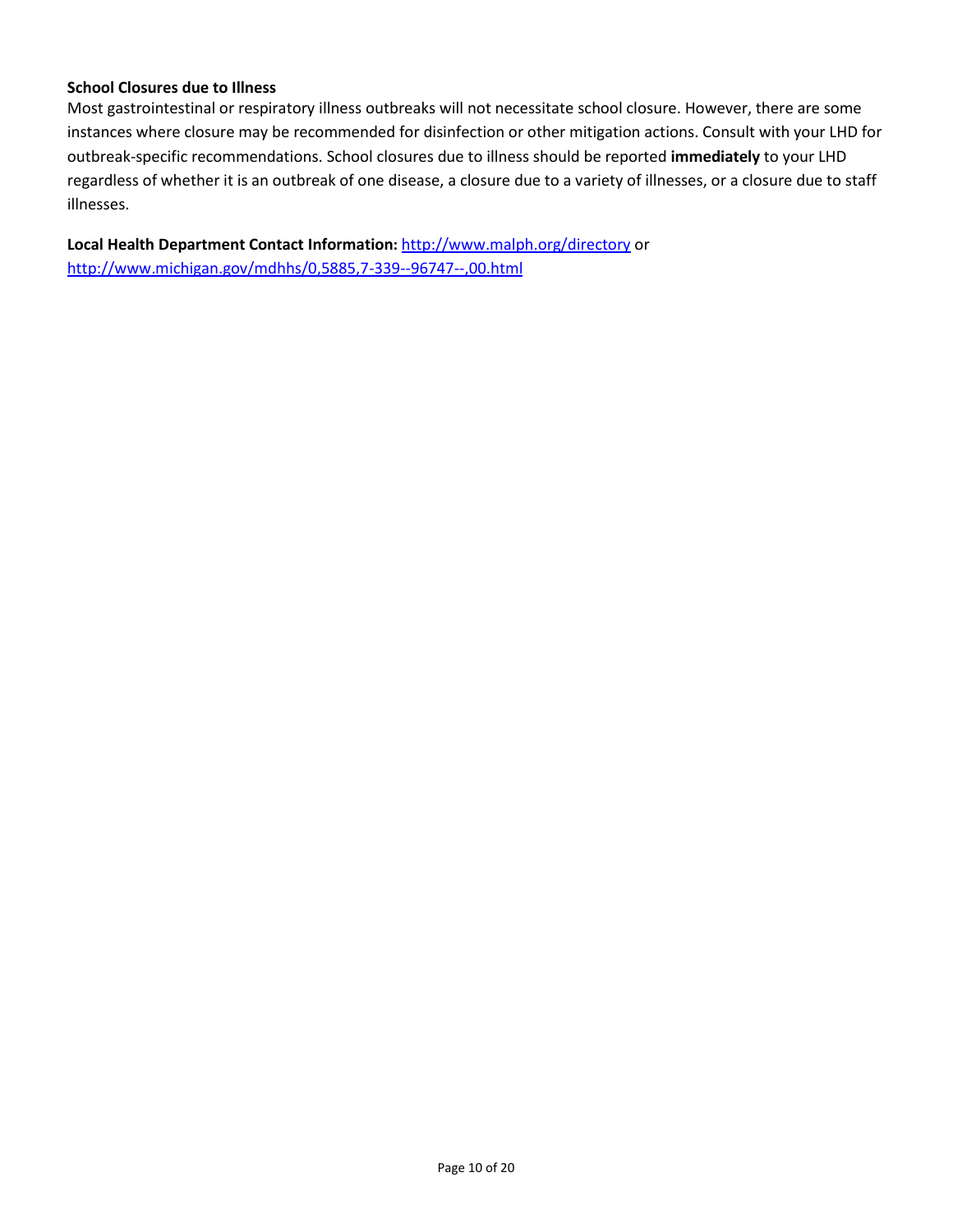# **Disease-Specific Information and Exclusion Guidelines**

All diseases in **bold** are to be reported to your local health department

| <b>Disease</b>                            | <b>Mode of Spread</b>         | <b>Symptoms</b>           | <b>Incubation</b>     | <b>Contagious Period</b> | <b>Contacts</b>          | <b>Exclusions</b>         |
|-------------------------------------------|-------------------------------|---------------------------|-----------------------|--------------------------|--------------------------|---------------------------|
|                                           |                               |                           | <b>Period</b>         |                          |                          | (subject to LHD approval) |
| Campylobacteriosis <sup>+</sup>           | Ingesting raw milk,           | Diarrhea (may be          | Average 2-5 days      | Throughout illness       | Exclude with first signs | Exclude until diarrhea    |
|                                           | undercooked meat,             | bloody), abdominal        | (range 1-10 days)     | (usually 1-2 weeks, but  | of illness; encourage    | has ceased for at least   |
|                                           | contaminated food /           | pain, malaise, fever      |                       | up to 7 weeks without    | good hand hygiene        | 2 days; additional        |
|                                           | water; animal contact         |                           |                       | treatment)               |                          | restrictions may apply    |
| Chickenpox** <sup>+</sup>                 | Person-to-person by           | Fever, mild respiratory   | Average 14-16 days    | As long as 5 days, but   | Exclude contacts         | Until lesions crusted     |
| (Varicella)                               | direct contact, droplet       | symptoms, body rash of    | (range 10-21 days)    | usually 1-2 days before  | lacking documentation    | and no new lesions for    |
|                                           | or airborne spread of         | itchy, blister-like       |                       | onset of rash and until  | of immunity until 21     | 24hr (for non-crusting    |
|                                           | vesicle fluid, or             | lesions, usually          |                       | all lesions have crusted | days after last case     | lesions: until lesions    |
|                                           | respiratory tract             | concentrated on the       |                       |                          | onset; consult LHD       | are fading and no new     |
|                                           | secretions                    | face, scalp, trunk        |                       |                          |                          | lesions appear)           |
| <b>CMV</b>                                | <b>Exposure to infectious</b> | None or "mono-like"       | 1 month               | Virus may be shed for 6  | If pregnant, consult OB; | No exclusion              |
| (Cytomegalovirus)                         | tissues, secretions, or       |                           |                       | months to 2 years        | contacts should not be   | necessary                 |
|                                           | excretions                    |                           |                       |                          | excluded                 |                           |
| Common Cold                               | Airborne or contact           | Runny or stuffy nose,     | Variable, usually 1-3 | 24hrs before onset to up | Encourage cough          | No exclusion              |
|                                           | with respiratory              | slight fever, watery eyes | days                  | to 5 days after onset    | etiquette and good       | necessary                 |
|                                           | secretions; person-to-        |                           |                       |                          | hand hygiene             |                           |
|                                           | person or by touching         |                           |                       |                          |                          |                           |
|                                           | contaminated                  |                           |                       |                          |                          |                           |
|                                           | surfaces                      |                           |                       |                          |                          |                           |
| COVID-19                                  | Airborne or contact           | Fever, sore throat,       | Average 5 days        | 2 days prior to symptom  | Exclude for 14 days      | Exclude until 24hr        |
|                                           | with respiratory              | shortness of breath,      | (Range 2-14 days)     | onset and potentially    | since last exposure;     | with no fever and         |
|                                           | secretions; person-to-        | difficulty breathing,     |                       | after symptom            | Contact LHD for          | symptoms have             |
|                                           | person or by touching         | cough, runny nose,        |                       | resolution               | additional guidance on   | improved and 10 days      |
|                                           | contaminated                  | congestion, fatigue,      |                       |                          | contacts of a confirmed  | since onset; Contact      |
|                                           | surfaces                      | vomiting, diarrhea        |                       |                          | or probable case         | LHD                       |
| Croup                                     | Airborne or contact           | Barking cough, difficulty | Variable based on     | Variable based on        | Encourage cough          | No exclusion              |
|                                           | with respiratory              | breathing                 | causative organism    | causative organism       | etiquette and good       | necessary                 |
|                                           | secretions                    |                           |                       |                          | hand hygiene             |                           |
| <b>Diarrheal Illness</b>                  | Fecal-oral: person-to-        | Loose stools; potential   | Variable based on     | Variable based on        | Exclude with first signs | Exclude until diarrhea    |
| (Unspecified)                             | person, ingesting             | for fever, gas,           | causative organism    | causative organism       | of illness; encourage    | has ceased for 24h or     |
|                                           | contaminated food or          | abdominal cramps,         |                       |                          | good hand hygiene        | until medically cleared   |
|                                           | liquid, animal contact        | nausea, vomiting          |                       |                          |                          |                           |
| $E.$ coli <sup><math>\dagger</math></sup> | Fecal-oral: person-to-        | Abdominal cramps,         | Variable, usually     | For duration of diarrhea | Exclude with first signs | <b>Medical clearance</b>  |
| (Shiga toxin-                             | person, from                  | diarrhea (may be          | $2-10$ days           | until stool culture is   | of illness; encourage    | required; Exclude until   |
| producing)                                | contaminated food or          | bloody), gas, nausea,     |                       | negative                 | good hand hygiene        | diarrhea has ceased       |
|                                           | liquid, animal contact        | fever, or vomiting        |                       |                          |                          | for at least 2 days       |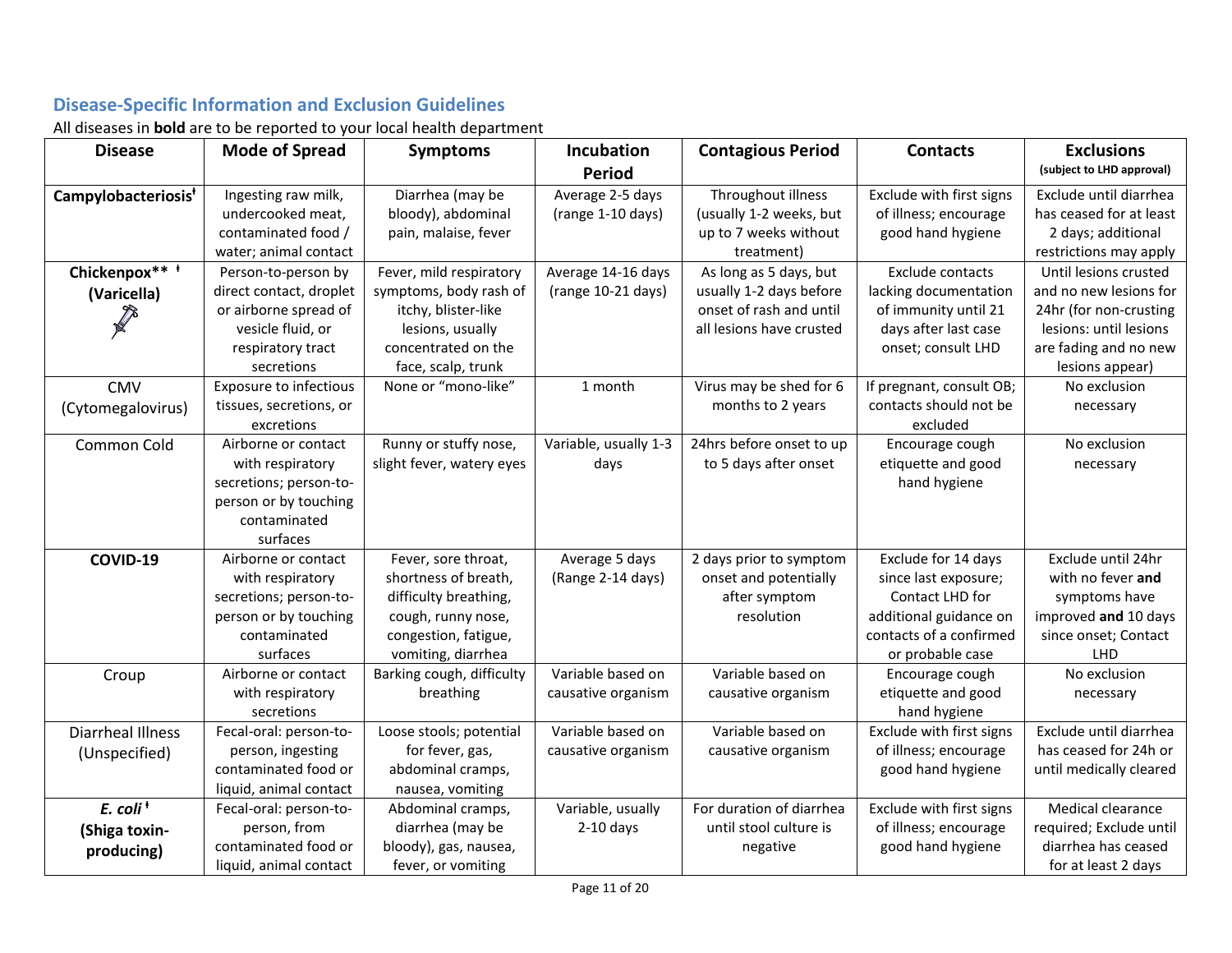| <b>Disease</b>                                                               | <b>Mode of Spread</b>                                                                                                                       | <b>Symptoms</b>                                                                                                             | Incubation<br>Period                                                | <b>Contagious Period</b>                                                                                              | <b>Contacts</b>                                                                                                                            | <b>Exclusions</b><br>(subject to LHD approval)                                                                                                        |
|------------------------------------------------------------------------------|---------------------------------------------------------------------------------------------------------------------------------------------|-----------------------------------------------------------------------------------------------------------------------------|---------------------------------------------------------------------|-----------------------------------------------------------------------------------------------------------------------|--------------------------------------------------------------------------------------------------------------------------------------------|-------------------------------------------------------------------------------------------------------------------------------------------------------|
| <b>Fifth Disease</b><br>(Erythema infectiosum)<br>(Parvovirus B19)           | Person-to-person;<br>Contact with<br>respiratory secretions                                                                                 | Fever, flushed, lacy rash<br>("slapped cheek")                                                                              | Variable, usually 4-<br>20 days                                     | Most infectious before<br>1-2 days prior to onset                                                                     | If pregnant, consult OB;<br>encourage good hand<br>hygiene; do not share<br>eating utensils                                                | No exclusion if rash is<br>diagnosed as Fifth<br>disease by a<br>healthcare provider                                                                  |
| Giardiasis***                                                                | Person-to-person<br>transmission of cysts<br>from infected feces;<br>contaminated water                                                     | Diarrhea, abdominal<br>cramps, bloating,<br>fatigue, weight loss,<br>pale, greasy stools; may<br>be asymptomatic            | Average 7-10 days<br>(range 3-25+ days)                             | During active infection                                                                                               | Encourage good hand<br>hygiene                                                                                                             | Exclude until diarrhea<br>has ceased for at least<br>2 days; may be<br>relapsing; additional<br>restrictions may apply                                |
| Hand Foot and<br>Mouth Disease**<br>(Coxsackievirus)<br>(Herpangina)         | Contact with<br>respiratory secretions<br>or feces from an<br>infected person                                                               | Sudden onset of fever,<br>sore throat, cough, tiny<br>blisters in mouth/throat<br>and on extremities                        | Average 3-5 days<br>(range 2-14 days)                               | From 2-3 days before<br>onset and several days<br>after onset; shed in<br>feces for weeks                             | Exclude with first signs<br>of illness; encourage<br>cough etiquette and<br>good hand hygiene                                              | If secretions from<br>blisters can be<br>contained, no<br>exclusion required                                                                          |
| <b>Head lice</b><br>(Pediculosis)                                            | Head-to-head contact<br>with an infected<br>person and/or their<br>personal items such as<br>clothing or bedding<br><b>Head Lice Manual</b> | Itching, especially nape<br>of neck and behind<br>ears; scalp can be pink<br>and dry; patches may<br>be rough and flake off | 1-2 weeks                                                           | Until lice and viable eggs<br>are destroyed, which<br>generally requires 1-2<br>shampoo treatments<br>and nit combing | Avoid head-to-head<br>contact during play; do<br>not share personal<br>items, such as hats,<br>combs; inspect close<br>contacts frequently | Students with live lice<br>may stay in school<br>until end of day;<br>immediate treatment<br>at home is advised;                                      |
| Hepatitis $A***$<br>Pro                                                      | Fecal-oral; person-to-<br>person or via<br>contaminated food or<br>water                                                                    | Loss of appetite,<br>nausea, fever, jaundice,<br>abdominal discomfort,<br>diarrhea, dark urine,<br>fatigue                  | Average 25-30 days<br>(range 15-50 days)                            | 2 weeks before onset of<br>symptoms to 1 to 2<br>weeks after onset                                                    | Immediately notify LHD<br>regarding evaluation<br>and treatment of close<br>contacts; encourage<br>good hand hygiene                       | Exclude until at least 7<br>days after jaundice<br>onset and medically<br>cleared; exclude from<br>food handling for 14<br>days after onset           |
| Herpes simplex I, II<br>(cold sores / fever<br>blisters)<br>(genital herpes) | Infected secretions<br>HSV I - saliva<br>$HSV II - sexual$                                                                                  | Tingling prior to fluid-<br>filled blister(s) that<br>recur in the same area<br>(mouth, nose, genitals)                     | $2-14$ days                                                         | As long as lesions are<br>present; may be<br>intermittent shedding<br>while asymptomatic                              | Encourage hand<br>hygiene and age-<br>appropriate STD<br>prevention; do not<br>share personal items;<br>avoid blister secretions           | No exclusion<br>necessary                                                                                                                             |
| Impetigo<br>(Impetigo contagiosa)                                            | Direct or indirect<br>contact with lesions<br>and their discharge                                                                           | Lesions/blisters are<br>generally found on the<br>mouth and nostrils;<br>occasionally near eyes                             | Variable, usually 4-<br>10 days, but can be<br>as short as 1-3 days | While sores are draining                                                                                              | Encourage good hand<br>hygiene                                                                                                             | Treatment may be<br>delayed until end of<br>the day; if treatment<br>started before next<br>day's return, no<br>exclusion necessary;<br>cover lesions |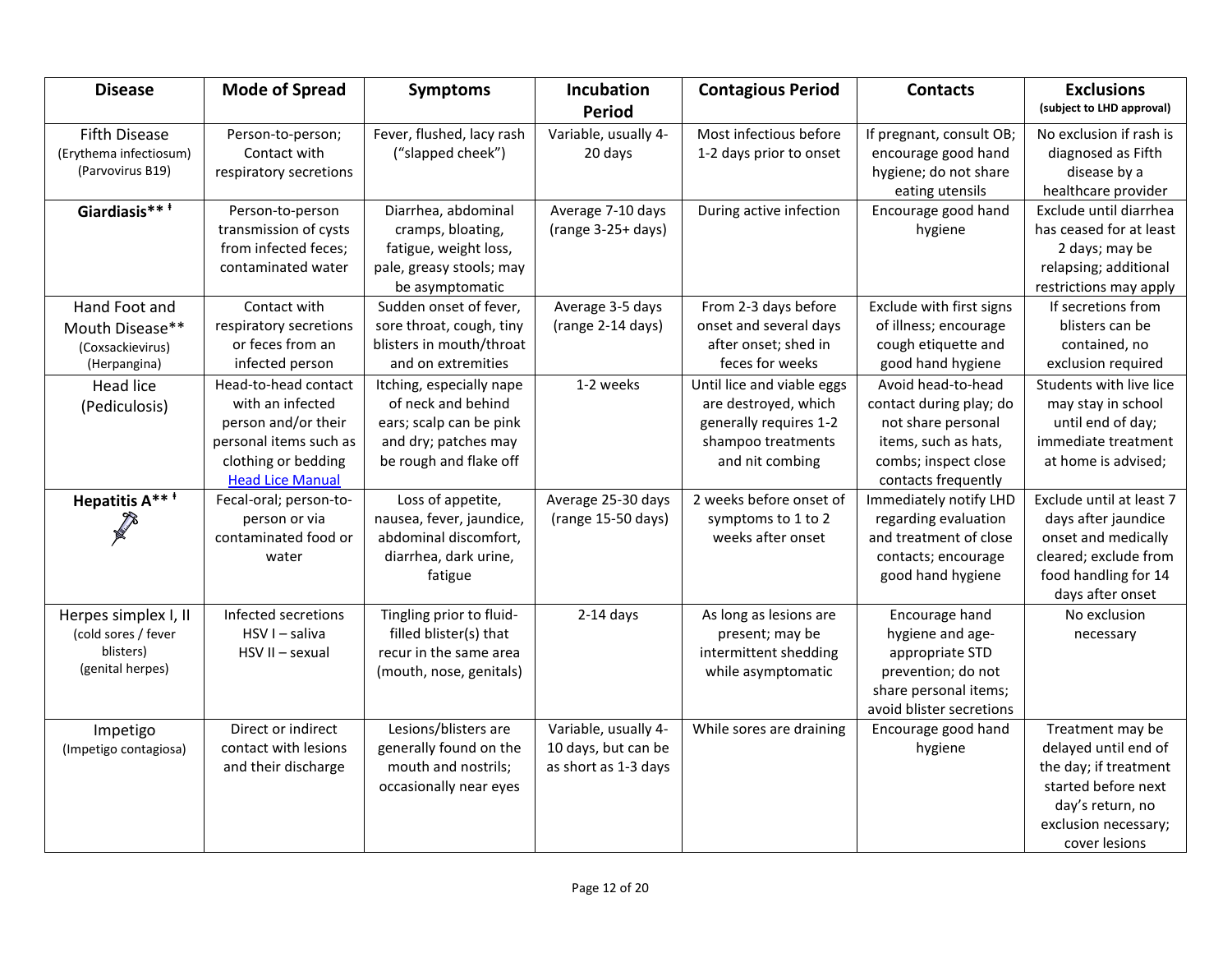| <b>Disease</b>                                                                               | <b>Mode of Spread</b>                                                                                                  | <b>Symptoms</b>                                                                                                               | Incubation                                                                 | <b>Contagious Period</b>                                                                                                    | <b>Contacts</b>                                                                                                         | <b>Exclusions</b><br>(subject to LHD approval)                                                                 |
|----------------------------------------------------------------------------------------------|------------------------------------------------------------------------------------------------------------------------|-------------------------------------------------------------------------------------------------------------------------------|----------------------------------------------------------------------------|-----------------------------------------------------------------------------------------------------------------------------|-------------------------------------------------------------------------------------------------------------------------|----------------------------------------------------------------------------------------------------------------|
| *Influenza**<br>(influenza-like<br>illness)                                                  | Droplet; contact with<br>respiratory secretions<br>or touching<br>contaminated                                         | High fever, fatigue,<br>cough, muscle aches,<br>sore throat, headache,<br>runny nose; rarely                                  | <b>Period</b><br>1-4 days                                                  | 1 day prior to onset of<br>symptoms to 1 week or<br>more after onset                                                        | Exclude with first signs<br>of illness; encourage<br>cough etiquette and<br>good hand hygiene                           | Exclude until 24hrs<br>with no fever (without<br>fever-reducing<br>medication) and                             |
| Measles***<br>(Rubeola)<br>(Hard/red measles)                                                | surfaces)<br>Contact with nasal or<br>throat secretions;<br>airborne via sneezing<br>and coughing                      | vomiting or diarrhea<br>High fever, runny nose,<br>cough, red, watery<br>eyes, followed by rash<br>on face, then body         | Average 10-12 days<br>(range 7-21 days)<br>from exposure to<br>fever onset | 4 days before to 4 days<br>after rash onset                                                                                 | Exclude contacts<br>lacking documentation<br>of immunity until 21<br>days after last case<br>onset; consult LHD         | cough has subsided<br>Cases: Exclude until 4<br>days after rash onset                                          |
| Meningitis***<br>(Aseptic/viral)                                                             | Varies with causative<br>agent: droplet or fecal<br>oral route; may result<br>from another illness                     | Severe headache, stiff<br>neck or back, vomiting,<br>fever, light intolerance,<br>neurologic symptoms                         | Varies with<br>causative agent                                             | Varies with causative<br>agent, but generally 2-<br>14 days                                                                 | Encourage cough<br>etiquette and good<br>hand hygiene                                                                   | Exclude until<br>medically cleared                                                                             |
| Meningitis** + 2<br>(Bacterial) $*$<br>(N. meningitis)<br>(H. influenzae)<br>(S. pneumoniae) | Contact with<br>respiratory secretions;<br>spread by sneezing,<br>coughing, and sharing<br>beverages or utensils       | Severe headache, fever,<br>stiff neck or back,<br>vomiting, irritability,<br>light sensitivity, rash,<br>neurologic symptoms; | Average 2-4 days<br>(range 1-10 days)                                      | Generally considered no<br>longer contagious after<br>24hrs of antibiotic<br>treatment                                      | Immediately notify<br>LHD; encourage good<br>hand hygiene; do not<br>share personal items<br>and eating utensils        | Medical clearance<br>required; exclude until<br>24hrs after<br>antimicrobial<br>treatment                      |
| Molloscum<br>contagiosum                                                                     | Transmitted by skin-<br>to-skin contact and<br>through handling<br>contaminated objects                                | Smooth, firm, flesh-<br>colored papules<br>(bumps) with an<br>indented center                                                 | Usually between 2<br>and 7 weeks                                           | Unknown but likely as<br>long as lesions persist                                                                            | Do not share personal<br>items                                                                                          | No exclusion<br>necessary                                                                                      |
| Mononucleosis                                                                                | Person-to-person via<br>saliva                                                                                         | Fever, sore throat,<br>fatigue, swollen lymph<br>nodes, enlarged spleen                                                       | 30-50 days                                                                 | Prolonged, possibly<br>longer than 1 year                                                                                   | Do not share personal<br>items                                                                                          | Exclude until able to<br>tolerate activity;<br>Exclude from contact<br>sports until recovered                  |
| MRSA**<br>(Methicillin-resistant<br>Staphylococcus<br>aureus)                                | Transmitted by skin-<br>to-skin contact and<br>contact with surfaces<br>that have contacted<br>infection site drainage | Possibly fever; lesion<br>may resemble a spider<br>bite (swollen, draining,<br>painful); asymptomatic<br>carriage is possible | Varies                                                                     | As long as lesions are<br>draining; found in the<br>environment; good hand<br>hygiene is the best way<br>to avoid infection | Encourage good hand<br>hygiene; do not share<br>personal items such as<br>towels, washcloths,<br>clothing, and uniforms | No exclusion if<br>covered and drainage<br>contained; No swim<br>exclusion if covered by<br>waterproof bandage |
| Mumps***<br><b>CENTRAL</b>                                                                   | Airborne or direct<br>contact with saliva                                                                              | Salivary gland swelling<br>(usually parotid); chills,<br>fever, headache                                                      | Average 16-18 days<br>(range 12-25 days)                                   | 7 days prior to and 8<br>days after parotitis onset                                                                         | Exclude contacts<br>lacking documentation<br>of immunity until 25<br>days after last case<br>onset; consult LHD         | Exclude until 5 days<br>after onset of salivary<br>gland swelling                                              |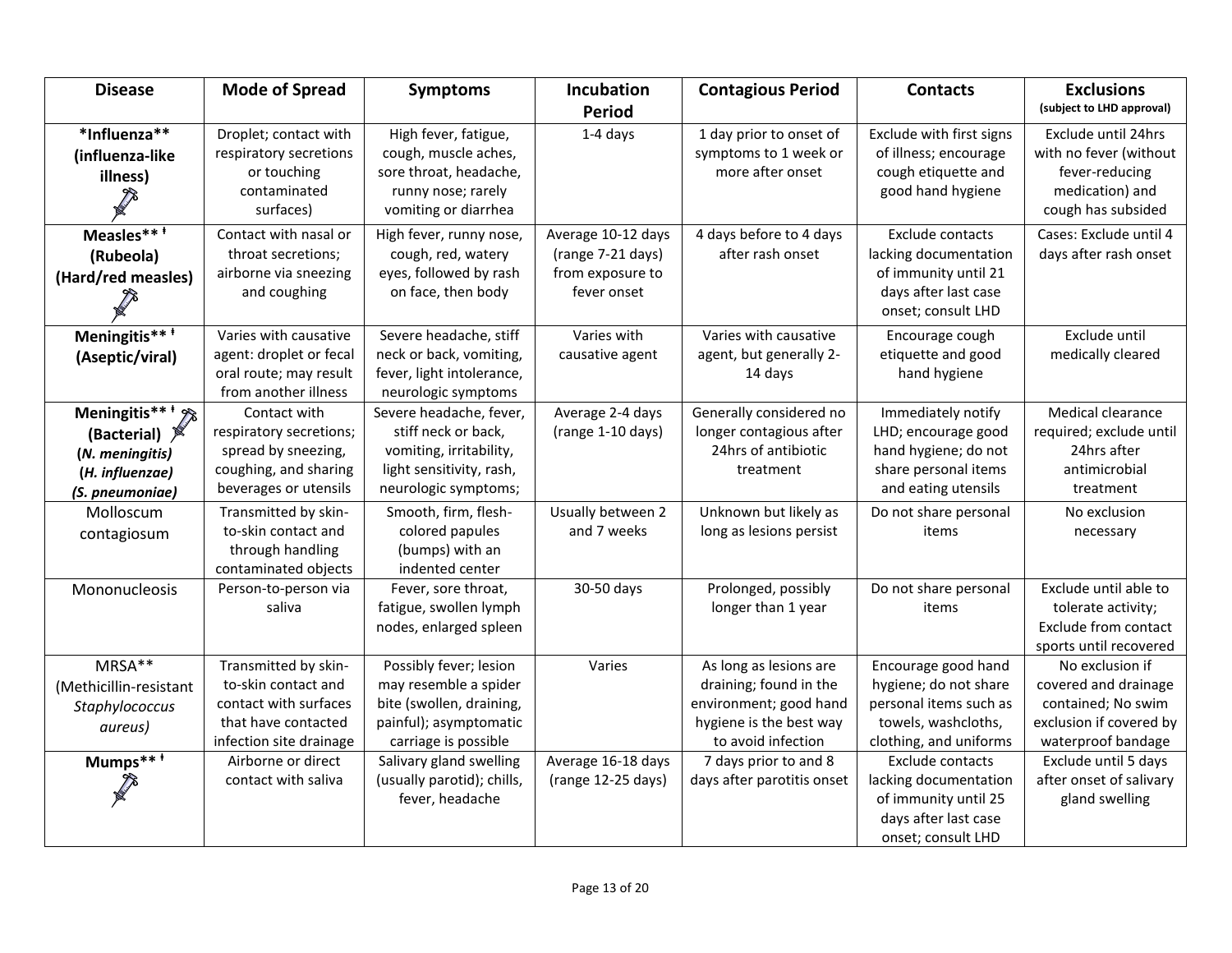| <b>Disease</b>             | <b>Mode of Spread</b>   | <b>Symptoms</b>            | Incubation           | <b>Contagious Period</b>  | <b>Contacts</b>          | <b>Exclusions</b><br>(subject to LHD approval) |
|----------------------------|-------------------------|----------------------------|----------------------|---------------------------|--------------------------|------------------------------------------------|
|                            |                         |                            | <b>Period</b>        |                           |                          |                                                |
| *Norovirus**               | Food, water, surfaces   | Nausea, vomiting,          | Average 24-48hrs     | Usually from onset until  | Encourage good hand      | Exclude until illness                          |
| (viral                     | contaminated with       | diarrhea, abdominal        | (range: 12-72hrs)    | 2-3 days after recovery;  | hygiene; contact LHD     | has ceased for at least                        |
| gastroenteritis)           | vomit or feces,         | pain for 12-72hrs;         |                      | typically, virus is no    | for environmental        | 2 days; exclude from                           |
|                            | person-to-person,       | possibly low-grade         |                      | longer shed after 10      | cleaning                 | food handling for 3                            |
|                            | aerosolized vomit       | fever, chills, headache    |                      | days                      | recommendations          | days after recovery                            |
| Pink Eye                   | Discharge from eyes,    | Bacterial: Often yellow    | Variable but often   | During active infection   | Encourage good hand      | Exclude only if herpes                         |
| (conjunctivitis)           | respiratory secretions; | discharge in both eyes     | 1-3 days             | (range: a few days to 2-3 | hygiene                  | simplex conjunctivitis                         |
|                            | from contaminated       | Viral: Often one eye       |                      | weeks)                    |                          | and eye is watering;                           |
|                            | fingers, shared eye     | with watery/clear          |                      |                           |                          | exclusion also may be                          |
|                            | make-up applicators     | discharge and redness      |                      |                           |                          | necessary if 2 or more                         |
|                            |                         | Allergic: itchy eyes with  |                      |                           |                          | children have watery,                          |
|                            |                         | watery discharge           |                      |                           |                          | red eyes; contact LHD                          |
| Rash Illness               | Variable depending on   | Skin rash with or          | Variable depending   | Variable depending on     | Variable depending on    | Exclude if fever or                            |
| (Unspecified)              | causative agent         | without fever              | on causative agent   | causative agent           | causative agent          | behavior changes                               |
|                            |                         |                            |                      |                           |                          | present; may need                              |
|                            |                         |                            |                      |                           |                          | medical clearance                              |
| <b>Respiratory Illness</b> | Contact with            | Slight fever, sore throat, | Variable but often   | Variable depending on     | Encourage cough          | Exclude if also fever                          |
| (Unspecified)              | respiratory secretions  | cough, runny or stuffy     | 1-3 days             | causative agent           | etiquette and good       | until fever free for                           |
|                            |                         | nose                       |                      |                           | hand hygiene             | 24hrs without fever-                           |
|                            |                         |                            |                      |                           |                          | reducing medication                            |
| Ringworm                   | Direct contact with an  | Round patch of red, dry    | Usually 4-14 days    | As long as lesions are    | Inspect skin for         | Treatment may be                               |
| (Tinea)                    | infected animal,        | skin with red raised       |                      | present and fungal        | infection; do not share  | delayed until end of                           |
|                            | person, or              | ring; temporary            |                      | spores exist on materials | personal items; seek     | the day; if treatment                          |
|                            | contaminated surface    | baldness                   |                      |                           | veterinary care for pets | started before next                            |
|                            |                         |                            |                      |                           | with signs of skin       | day's return, no                               |
|                            |                         |                            |                      |                           | disease                  | exclusion necessary;                           |
|                            |                         |                            |                      |                           |                          | exclude from contact                           |
|                            |                         |                            |                      |                           |                          | sports, swimming until                         |
|                            |                         |                            |                      |                           |                          | start of treatment                             |
| Rubella** *                | Direct contact;         | Red, raised rash for ~3    | Average 16-18 days   | 7 days before to 7 days   | If pregnant, consult OB; | Exclude until 7 days                           |
| (German Measles)           | contact with            | days; possibly fever,      | (range: 14-21 days)  | after rash onset          | <b>Exclude contacts</b>  | after onset of rash                            |
|                            | respiratory secretions; | headache, fatigue, red     |                      |                           | lacking documentation    |                                                |
|                            | airborne via sneeze     | eyes                       |                      |                           | of immunity until 21     |                                                |
|                            | and cough               |                            |                      |                           | days after last case     |                                                |
|                            |                         |                            |                      |                           | onset; consult LHD       |                                                |
| <b>Salmonellosis</b>       | Fecal-oral: person-to-  | Abdominal pain,            | Average 12-36hrs     | During active illness and | Exclude with first signs | Exclude until diarrhea                         |
|                            | person, contact with    | diarrhea (possibly         | (range: 6hrs-7 days) | until organism is no      | of illness; encourage    | has ceased for at least                        |
|                            | infected animals, or    | bloody), fever, nausea,    |                      | longer detected in feces  | good hand hygiene        | 2 days; additional                             |
|                            | via contaminated food   | vomiting, dehydration      |                      |                           |                          | restrictions may apply                         |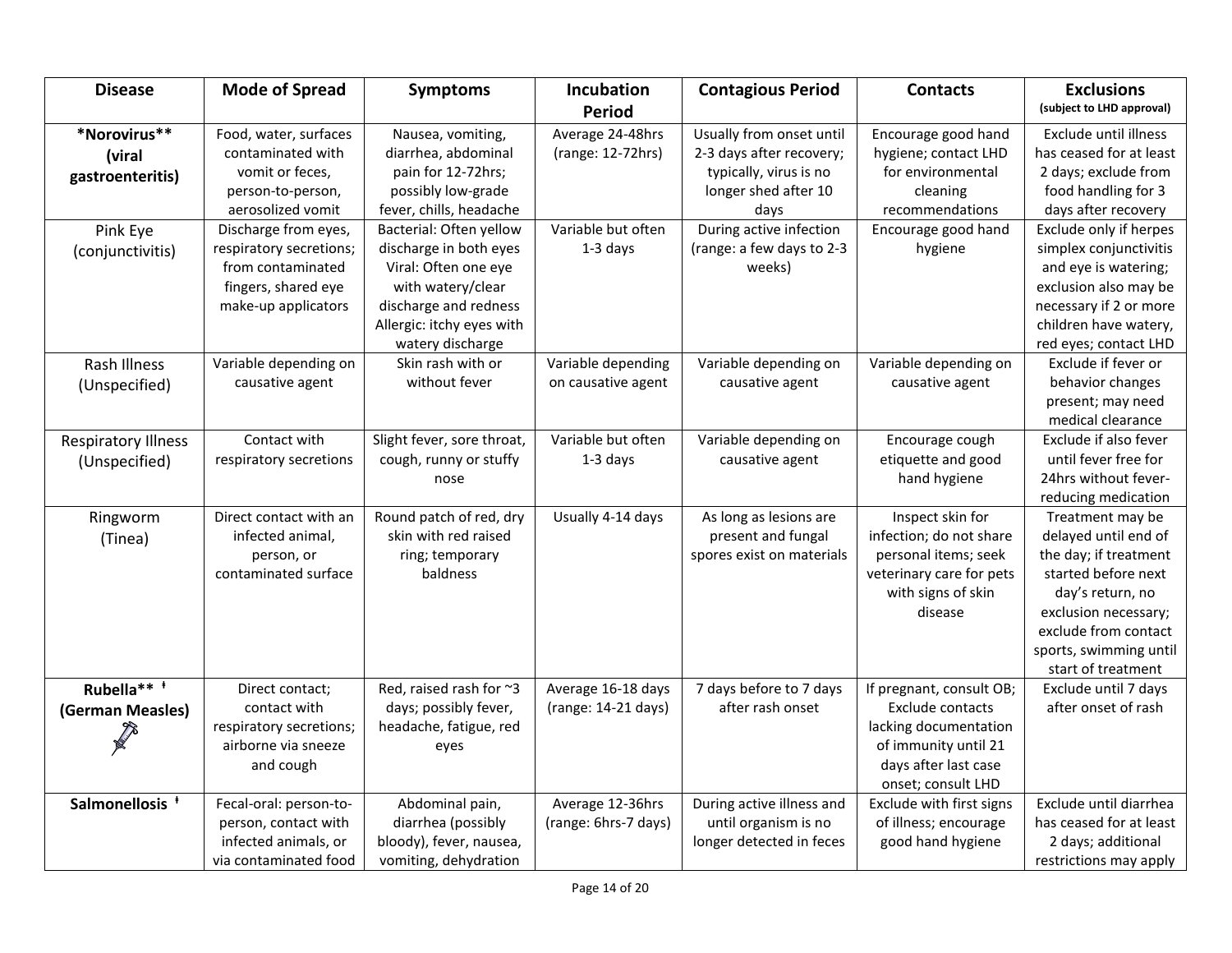| <b>Disease</b>                  | <b>Mode of Spread</b>     | <b>Symptoms</b>            | Incubation             | <b>Contagious Period</b>   | <b>Contacts</b>          | <b>Exclusions</b>         |
|---------------------------------|---------------------------|----------------------------|------------------------|----------------------------|--------------------------|---------------------------|
|                                 |                           |                            | Period                 |                            |                          | (subject to LHD approval) |
| <b>Scabies</b>                  | Close, skin-to-skin       | Extreme itching (may be    | 2-6 weeks for first    | Until mites are            | Treat close contacts     | Treatment may be          |
|                                 | contact with an           | worse at night); mites     | exposure; 1-4 days     | destroyed by               | and infected persons at  | delayed until end of      |
|                                 | infected person or via    | burrowing in skin cause    | for re-exposure        | appropriate treatment;     | the same time; avoid     | the day; if treatment     |
|                                 | infested clothing or      | rash / bumps               |                        | prescription skin and      | skin-to-skin contact; do | started before next       |
|                                 | bedding                   |                            |                        | oral medications are       | not share personal       | day's return, no          |
|                                 | <b>Scabies Prevention</b> |                            |                        | generally effective after  | items; see exclusion     | exclusion necessary       |
|                                 | and Control Manual        |                            |                        | one treatment              | criteria                 |                           |
| Shigellosis** *                 | Fecal-oral: frequently    | Abdominal pain,            | Average 1-3 days       | During active illness and  | Exclude with first signs | Exclude until diarrhea    |
|                                 | person-to-person;         | diarrhea (possibly         | (range 12-96hrs)       | until no longer detected;  | of illness; encourage    | has ceased for at least   |
|                                 | also via contaminated     | bloody), fever, nausea,    |                        | treatment can shorten      | good hand hygiene        | 2 days; Medical           |
|                                 | food or water             | vomiting, dehydration      |                        | duration                   |                          | clearance required        |
| Strep throat /                  | Respiratory droplet or    | Sore throat, fever;        | Average 2-5 days       | Until 12hrs after          | Exclude with signs of    | Exclude until 12hrs       |
| <b>Scarlet Fever</b>            | direct contact; via       | Scarlet Fever: body rash   | (range 1-7 days)       | treatment; (10-21 days     | illness; encourage good  | after antimicrobial       |
|                                 | contaminated food         | and red tongue             |                        | without treatment)         | hand hygiene             | therapy (2+ doses)        |
| Streptococcus                   | Contact with              | Variable: ear infection,   | Varies; as short as 1- | Until 24hrs after          | Consult LHD to discuss   | Exclude until 24hrs       |
| pneumoniae <sup>†</sup>         | respiratory secretions    | sinusitis, pneumonia, or   | 3 days                 | antimicrobial therapy      | the potential need for   | after antimicrobial       |
|                                 |                           | meningitis                 |                        |                            | treatment                | therapy                   |
|                                 |                           |                            |                        |                            |                          |                           |
| <b>Tuberculosis</b>             | Airborne; spread by       | Fever, fatigue, weight     | 2-10 weeks             | While actively infectious  | Consult LHD to discuss   | Exclude until             |
| $(TB)$ <sup>+</sup>             | coughing, sneezing,       | loss, cough (3+ weeks),    |                        |                            | need for evaluation and  | medically cleared         |
|                                 | speaking, or singing      | night sweats, anorexia     |                        |                            | testing of contacts      |                           |
| <b>Typhoid fever</b>            | Fecal-oral: person-to-    | Gradual fever onset,       | Average range: 8-14    | From first week of illness | Consult LHD for          | Exclude until symptom     |
| (Salmonella typhi) <sup>†</sup> | person, ingestion of      | headache, malaise,         | days (3-60 days        | through convalescence      | evaluation of close      | free; Medical             |
|                                 | contaminated food or      | anorexia, cough, rose      | reported)              |                            | contacts                 | clearance required;       |
|                                 | water (cases are          | spots, abdominal pain,     |                        |                            |                          | Contact LHD about         |
|                                 | usually travel-related)   | diarrhea, constipation,    |                        |                            |                          | additional restrictions   |
|                                 |                           | change in mental status    |                        |                            |                          |                           |
| <b>Vomiting Illness</b>         | Varies; See Norovirus     | Vomiting, cramps, mild     | Varies; See            | Varies; See Norovirus      | Encourage good hand      | Exclude until 24hrs       |
| (Unspecified)                   |                           | fever, diarrhea, nausea    | Norovirus              |                            | hygiene; See Norovirus   | after last episode        |
| <b>Whooping Cough**</b>         | Contact with              | Initially mild respiratory | Average 7-10 days      | With onset of cold-like    | Consult LHD to discuss   | Exclude until 21 days     |
| (Pertussis) $†$                 | respiratory secretions    | symptoms, cough; may       | (range 5-21 days)      | symptoms until 21 days     | the potential need for   | after onset or until 5    |
|                                 |                           | have inspiratory whoop,    |                        | from onset (or until 5     | treatment                | days after appropriate    |
|                                 |                           | posttussive vomiting       |                        | days of treatment)         |                          | antibiotic treatment      |
| <b>West Nile Virus</b>          | Bite from an infected     | High fever, nausea,        | $3-14$ days            | Not spread person-to-      | Avoid bites with EPA     | No exclusion              |
|                                 | mosquito                  | headache, stiff neck       |                        | person                     | approved repellents      | necessary                 |

**\***Report only aggregate number of cases for these diseases \*\* Contact your local health department for a "letter to parents"

<sup>+</sup>Consult with local health department on case-by-case basis vaccination is highly encouraged to prevent or mitigate disease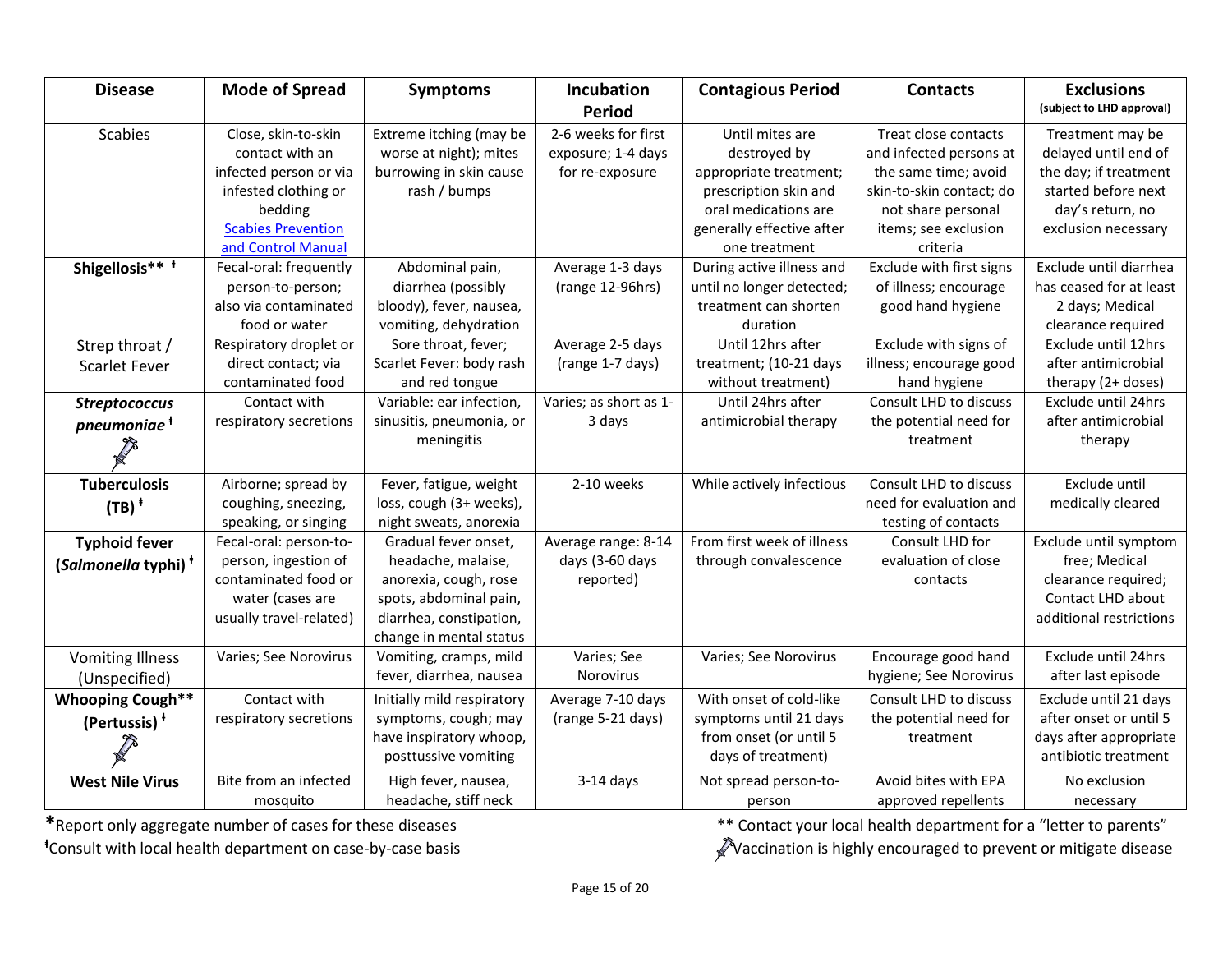# When to Send a Person Home due to Illness\*

When a student or staff member starts to feel unwell, attempt to take their temperature using a no-touch method.



\*This interim guidance may change as additional recommendations from the Centers for Disease Control and Prevention (CDC) are made available.

\*\* Urgent healthcare may be necessary; call 911 if an epinephrine auto injector (EpiPen) was administered.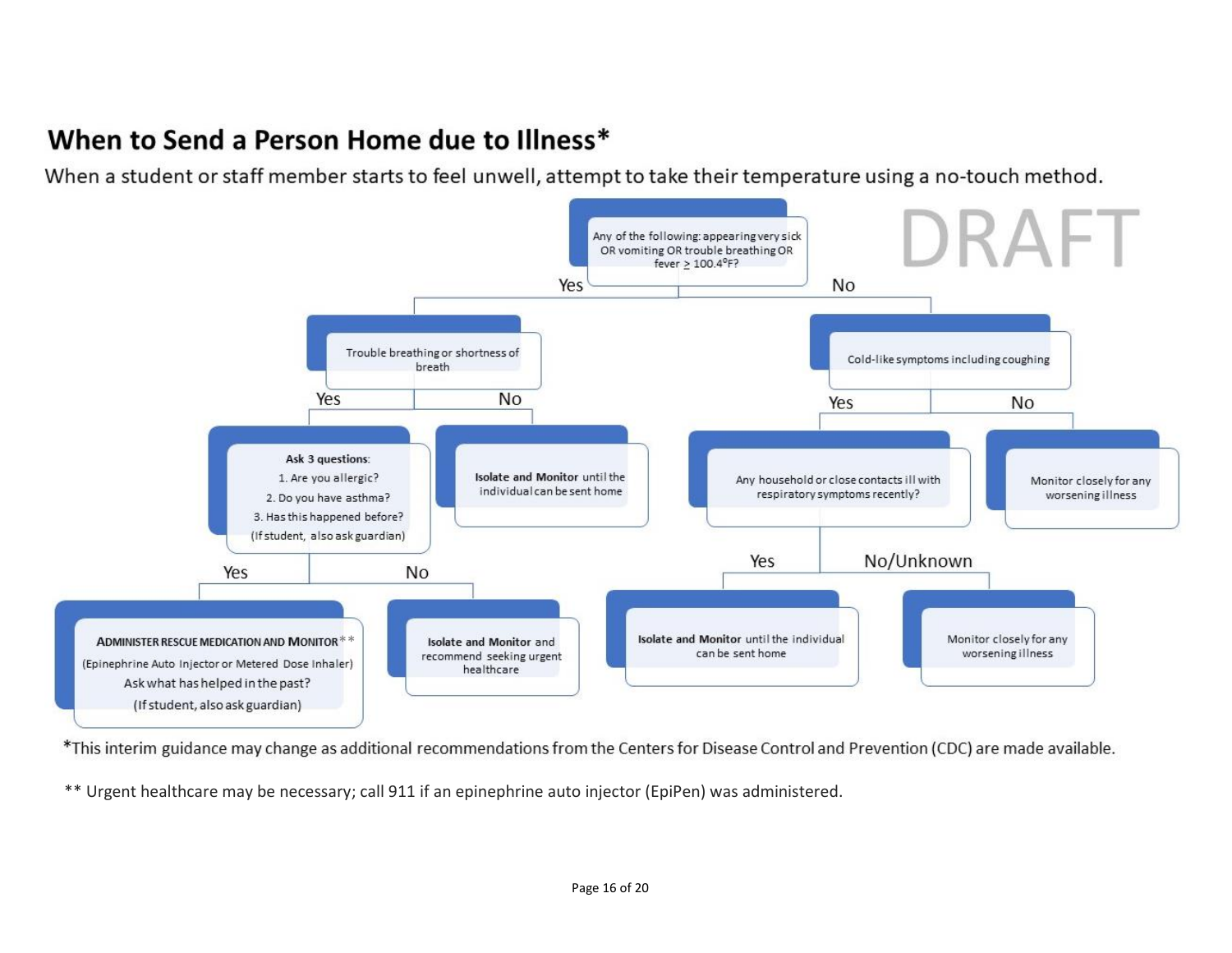# **Select Diseases: Additional Information**

#### **Norovirus**

Noroviruses are a group of viruses that cause gastroenteritis (GAS-tro-en-ter-I-tis). Norovirus is known incorrectly as the "stomach flu". Norovirus is NOT related to the flu (influenza), which is a respiratory illness caused by a different virus. Norovirus illness usually begins 24-48 hours after

exposure but can appear as early as 10 hours after exposure. Symptoms usually include nausea, vomiting, diarrhea, and stomach cramping, but a low-grade fever, chills, headache, muscle aches, and a general sense of tiredness may also be present. The illness is usually brief, with symptoms lasting one to two days. Noroviruses are very contagious and spread easily from person-to-person. The virus is found in the stool and vomit of infected people. People can become infected in several ways, including eating food or drinking liquids that are contaminated by infected food handlers, touching surfaces or objects contaminated with norovirus and then touching their mouth before handwashing, or having direct contact with another person who is infected and then touching their mouth before handwashing. Children and staff exhibiting symptoms of viral gastroenteritis should be excluded from school or other group activities until two days after their symptoms have stopped. Frequent handwashing with warm water and soap for at least 20 seconds is highly encouraged as alcohol-based hand sanitizers are NOT affective against the virus. It is important to note that most household cleaners are ineffective against norovirus; a diluted bleach solution is the most reliable means of disinfection [\(https://www.epa.gov/pesticide-registration/selected-epa-registered-disinfectants\)](https://www.epa.gov/pesticide-registration/selected-epa-registered-disinfectants). Norovirus can survive on surfaces for many days unless disinfected. Please see the References section below for the MDHHS Fact Sheet and Guidelines for Environmental Cleaning and Disinfection of Norovirus.

#### **Influenza**

Influenza (or "the flu") is a contagious respiratory illness caused by influenza viruses that infect the nose, throat, and lungs. It can cause mild to severe illness, and at times can lead to death. In fact, influenza causes more hospitalizations among young children than any other vaccine-preventable disease. People infected with influenza may experience fever or feeling feverish, chills, cough, sore

throat, runny or stuffy nose, muscle or body aches, headaches, and/or fatigue; some children may experience vomiting and diarrhea. Most experts believe that flu viruses spread mainly by droplets produced when people with flu cough, sneeze or talk. These droplets can land in the mouths or noses of people who are nearby. Less often, a person might get infected with the flu by touching a surface contaminated with the influenza virus and then touching their own mouth, eyes, or nose. Most healthy adults may be infectious to others beginning one day before symptoms develop and up to five to seven days after becoming sick. Some people, especially young children and people with weakened immune systems, might shed the virus for even longer. One of the best ways to protect against the flu and its potential severe complications is to get a seasonal influenza vaccine each year. Flu vaccination is recommended for all children aged six months and older. Making healthy choices at school and at home can also help prevent the flu. Encourage children, parents, and staff to take the following everyday preventive actions:

- Stay home when you are sick and avoid close contact with people who are sick.
- Cover your nose and mouth with a tissue when you cough or sneeze. Throw the tissue away after use and wash your hands. If a tissue is not available, cover your mouth and nose with your sleeve, not your hand.
- Wash your hands often with soap and water. If this is not available, use an alcohol-based hand rub.
- Avoid touching your eyes, nose, or mouth. Germs spread this way.

• Clean and disinfect frequently touched surfaces at home, work, or school, especially when someone is ill. Please see the References section below for the MDHHS and CDC Websites.



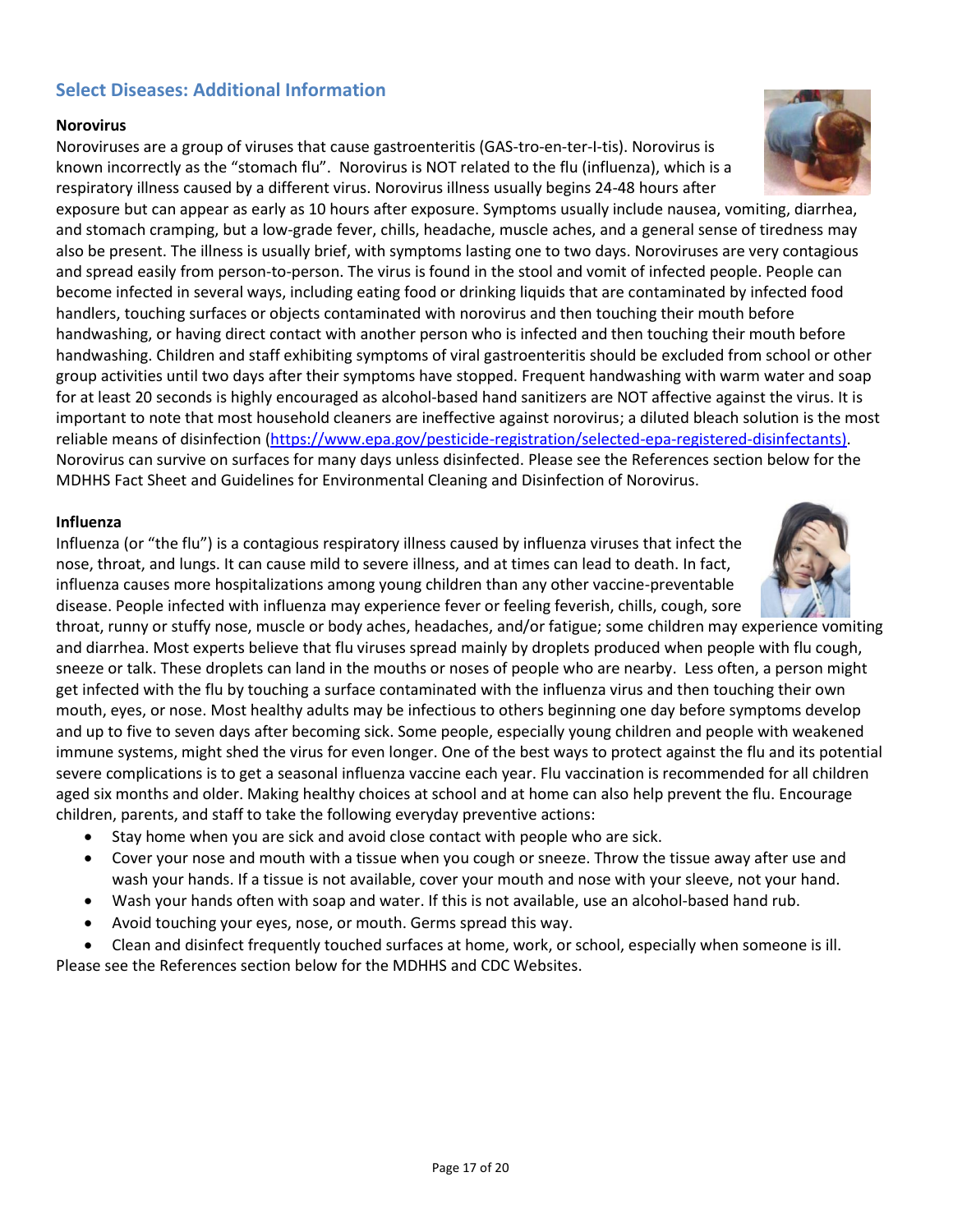# **COVID-19**

COVID-19 is the disease caused by the coronavirus, SARS-CoV-2. COVID-19 is a contagious respiratory illness that can cause mild to severe illness with symptoms including fever, chills, cough, fatigue, shortness of breath, body aches, sore throat, loss of taste or smell, congestion, runny nose, vomiting, and diarrhea. Current data indicate that older adults and those with underlying health conditions are more likely to develop serious illness. In May 2020, notices were distributed on Multisystem Inflammatory Syndrome in Children (MIS-C) associated with COVID-19. This disease is similar to Kawasaki disease and includes symptoms of abdominal pain, red eyes, fever for five or more days, red / cracked lips, rash, and swollen / red hands and feet. This may be sequalae from a recent COVID-19 infection and often requires intensive care. The virus is usually spread by respiratory droplets but may be spread via the airborne route. Individuals can become infected by touching a contaminated surface and then touching their mouth, eyes, or nose. Individuals are infectious beginning two days before symptoms and for days or weeks after symptoms resolve. Those with COVID-19 should isolate for at least 10 days after onset AND at least 24 hours with no fever, AND improvement in other symptoms. Some individuals may shed the virus (or test positive) for longer. Making healthy choices at school and at home can also help prevent COVID-19. Encourage staff and families to take these everyday preventive actions:

- Stay home when you are sick and avoid close contact with people who are sick.
- Stay home if you have been in close contact with someone who may be sick with COVID-19.
- Cover your nose and mouth with a tissue when you cough or sneeze. Throw the tissue away after use and wash your hands. If a tissue is not available, cover your mouth and nose with your sleeve, not your hand.
- Wash your hands often with soap and water. If unavailable, use an at least 60% alcohol-based hand rub.
- Avoid touching your eyes, nose, or mouth. Germs spread this way.
- Clean and disinfect frequently touched surfaces at home, work, or school, especially when someone is ill. COVID-19 guidance changes frequently as more is learned about the virus and outbreak progression. For the most current information, visit[: www.michigan.gov/coronavirus](http://www.michigan.gov/coronavirus) and [www.cdc.gov/coronavirus/2019-ncov/index.html.](http://www.cdc.gov/coronavirus/2019-ncov/index.html)

#### **Enterovirus**

Non-polio enteroviruses are very common and can infect anyone. Infants, children, and teenagers are more likely to get infected and become sick because they do not have immunity from previous exposures to the virus. There are over 60 types of non-polio enteroviruses, including polioviruses, coxsackieviruses, and echoviruses. In the United States, enteroviruses cause more than 10 million infections each year and are most likely to occur in the summer and fall. Most people who are infected with an enterovirus do not get sick or have only mild illness, like "the common cold" or a skin rash. Less commonly, an enterovirus infection can result in meningitis and very rarely, myocarditis, encephalitis, or paralysis. Infants and people with weakened immune systems have a greater chance of having these complications. The infection is spread via stool or respiratory secretions from an infected person or by contact with contaminated surfaces. Transmission is difficult to interrupt because most infections are asymptomatic. Good hygienic practices, like handwashing, are recommended, especially for pregnant women around the time of delivery as newborns are at risk for very severe illness. A solution containing 10% bleach is an effective way to inactivate the virus. In most instances, it is not necessary to close schools due to enterovirus. However, the decision to close a school for any communicable disease should be made by school officials in consultation with public health officials. Please see the References section below for the MDHHS Tip Sheet.

#### **Methicillin – Resistant** *Staphylococcus aureus* **or MRSA**

MRSA is methicillin-resistant *Staphylococcus aureus*, a type of staph bacteria that is resistant to several antibiotics. MRSA can cause skin and other infections. Usually, it is not necessary to close schools because of a MRSA infection in a student. However, the decision to close a school for any communicable disease should be made by school officials in consultation with local and/or state public health officials. When a MRSA infection occurs within the school population, the school clinician should determine, based on medical judgment, whether some or all students, parents, and staff should be notified. If medical personnel are not available at the school, consultation with the public health authorities should be used to guide this decision. Repeat cases, spread to other students, or complex cases should be reported to the LHD for consultation. MRSA transmission can be prevented by practicing good hand hygiene, especially before eating and after using the bathroom, and ensuring all infections are clean and covered, as this will greatly reduce the risks of surface contamination. Please see the References section below for the CDC Website and MDHHS Brochure.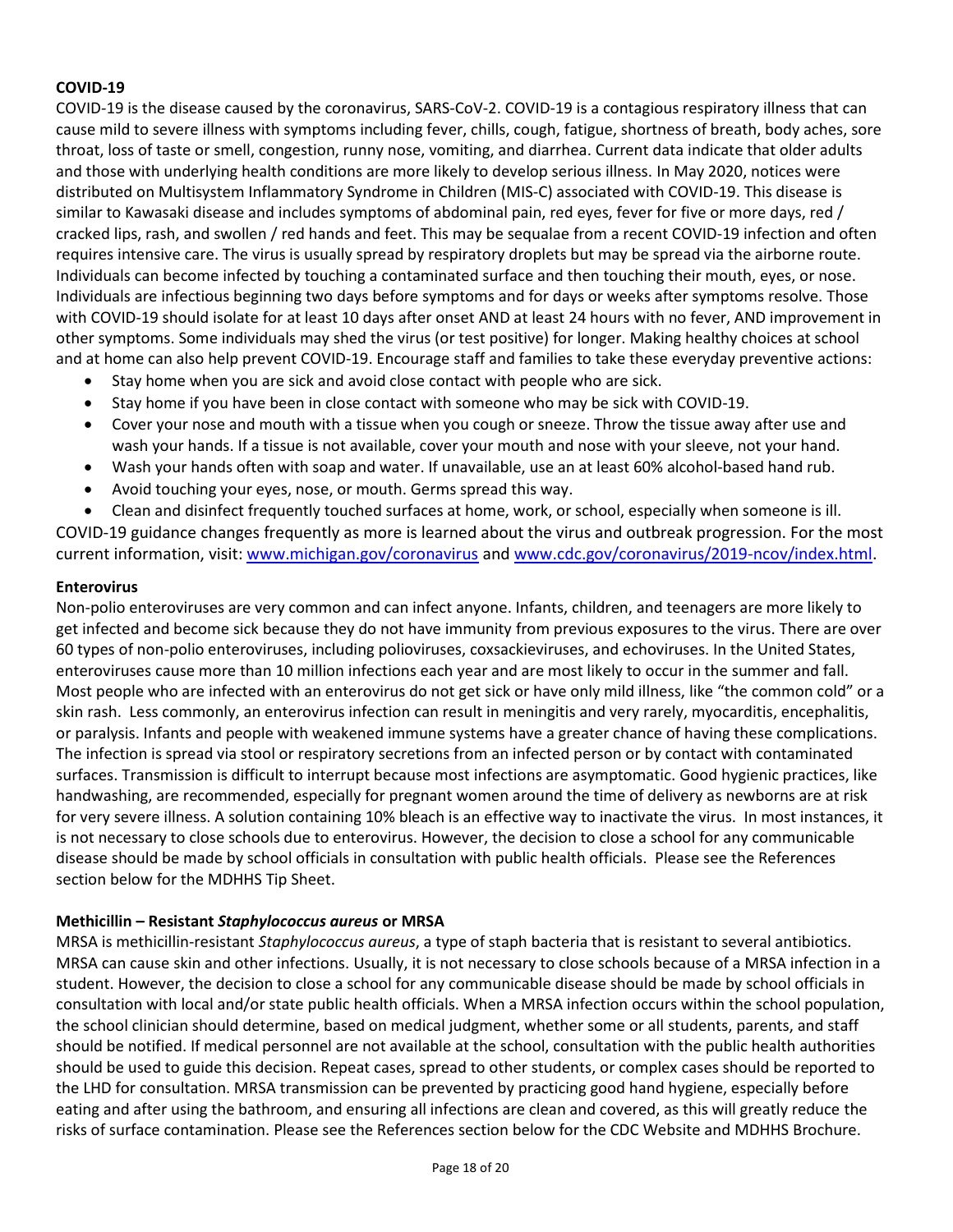# *Clostridium difficile* **Infection or CDI**

*Clostridium difficile* (C. diff) is a spore-forming bacterium that causes inflammation of the colon, known as colitis. It is the most common cause of diarrhea in healthcare settings. Individuals with other illnesses requiring prolonged use of antibiotics, and the elderly, are at greatest risk of acquiring CDI. Any surface or material that becomes contaminated with feces can serve as a reservoir for C. diff spores. Use bleach-based products for disinfection of environmental surfaces. Symptoms include watery diarrhea, fever, loss of appetite, nausea, and abdominal pain or tenderness. As with other diarrheal diseases, students should be excluded from school while they experience symptoms. Good hand hygiene practices will reduce transmission. Please see the References section below for the CDC Website and MDHHS Fact sheet.

#### **Animals in the Classroom**

Animals can be valuable teaching aids in the school setting, but safe practices are required to reduce the risk of infection or injury. The National Association of State Public Health Veterinarians (NASPHV) has developed guidelines for the exhibition of animals in school and other settings. Schools should ensure that:

- Teachers and staff know which animals are inappropriate as residents or visitors in schools.
- Teachers and staff know which animals should not be in contact with children.
- Personnel providing animals for educational purposes are knowledgeable about animal handling and the diseases that can be transmitted between animals and people.
- Staff and students wash their hands after contact with animals, their feed, or their habitats.

For complete details and recommendations for schools, please review the NASPHV Animal Contact Compendium, Appendix 4, "Guidelines for Exhibition of Animals in School and Child-Care Settings". Please see the References section below for the NASPHV website.

#### **Bed Bugs (***Cimex lectularius)*

Bed bugs are small, brownish, flattened insects that feed on the blood of people while they are sleeping or inactive. Although the bite does not hurt, it may develop into an itchy welt similar to a

mosquito bite. Bed bugs do not transmit disease, but they can cause significant itchiness, anxiety, and sleeplessness. Bed bug infestations are also very difficult and expensive to control. Usually, bed bugs only come out to feed during the night. Unlike head lice, they do not live on a person. However, they can hitchhike from one place to another in backpacks and on other items. Actual bed bug infestations in schools are uncommon. More commonly, a few bed bugs will hitchhike to school from an infested home by hiding in a student's clothing or backpack. Bed bugs could then be carried home by another student, making schools a potential hub for bed bug spread. This is not a minor concern – bed bugs are expensive and difficult to eradicate. If a school plans to use pesticides to control pests indoors, they are required under Michigan law to have an **integrated pest management (IPM)** plan in place. If a bed bug infestation is suspected or students are getting bitten during class, the school should contact a **licensed pest management professional** for assistance. Please see the References section below for the MDHHS Bed Bugs Fact Sheet for Schools.

#### **Head Lice**

Lice are parasitic insects that can be found on people's heads and bodies and survive by feeding on blood. Head lice infestations are spread most commonly by close person-to-person contact, usually by direct headto-head contact, with an infested person. Less frequently, lice can be spread by sharing belongings. However, head lice survive less than one to two days if they fall off a person and cannot feed. Pets do not play a role in the transmission of human lice. Lice move by crawling; they cannot hop or fly. Both over-the-counter and prescription medications are available. Head lice are not known to spread disease. To help prevent and control the spread of lice:

- Avoid head-to-head (hair-to-hair) contact during play and other activities at home, school, and elsewhere.
- Do not share personal items such as hats, scarves, or combs or lie on areas exposed to an infested person.
- Machine wash contaminated items using the hot water (130°F) laundry cycle and the high heat drying cycle.

Do not use fumigant sprays or fogs as they are not necessary and can be toxic. It is recommended that schools review the MDHHS Head Lice Manual and develop a written policy addressing how infestations will be managed. Please see the References section below for the CDC Website and the MDHHS Head Lice Manual.